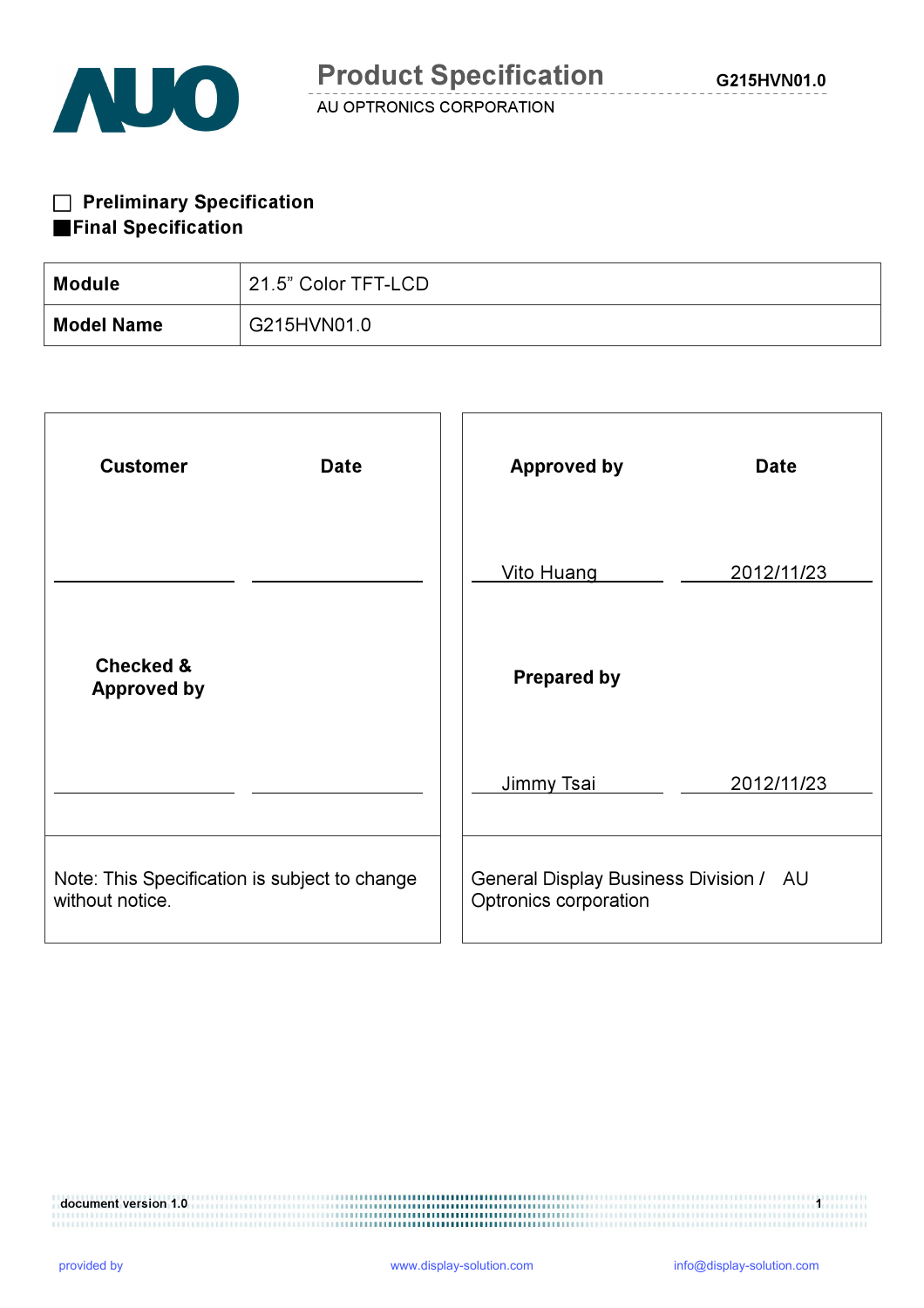

# **Contents**

| 11. Safety |  |
|------------|--|
|            |  |
|            |  |
|            |  |
|            |  |

document version 1.0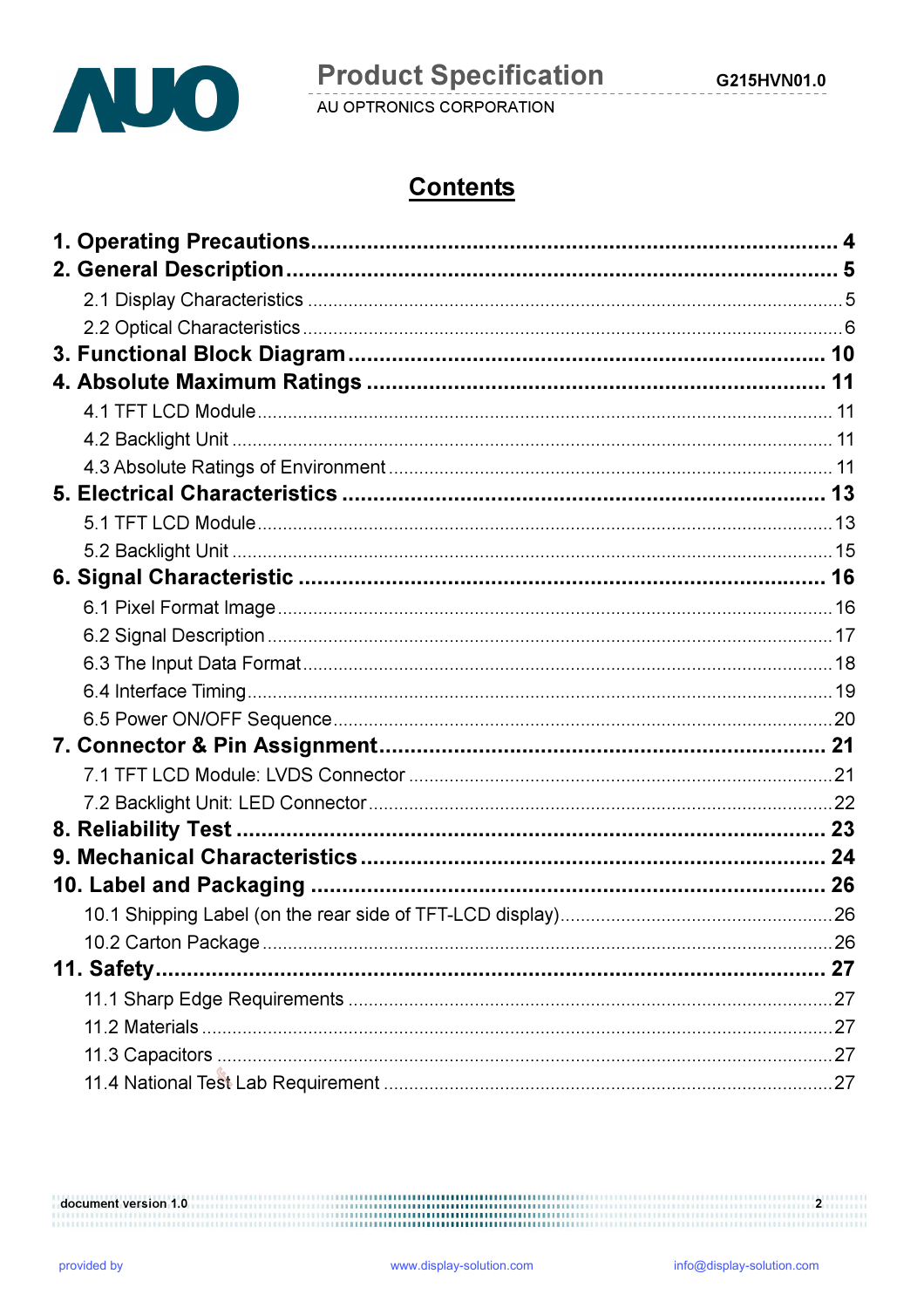

# Record of Revision

|     | <b>Version and Date</b> | Page  | <b>Old description</b>                                                                                                                                                                               | <b>New Description</b>                                                                                                                                                                                           | <b>Remark</b> |
|-----|-------------------------|-------|------------------------------------------------------------------------------------------------------------------------------------------------------------------------------------------------------|------------------------------------------------------------------------------------------------------------------------------------------------------------------------------------------------------------------|---------------|
| 0.1 | 2011/11/03              | All   | <b>First Edition</b>                                                                                                                                                                                 | All                                                                                                                                                                                                              |               |
| 0.2 | 2012/02/03              | 26    | Monufactured XX/XX<br>Model No: G215HVN01.0+<br>$\mathbb{R}$<br>Al) Optronies<br>AAXXX<br>$R_0H_0$<br>*xxxxxxxxxxxx-xxxxx*<br>WADE IN XXXXXX (XX)<br>⊕                                               | Monufactured XX/XX<br>$\frac{6}{204356}$<br>$\circledR$<br>Model No: G215HVN01.0+<br>AU Optranies<br>RoHS<br>*xxxxxxxxxxxx-xxxxx*<br><b>MADE IN XXXXXX (XX)</b><br>⊕                                             |               |
| 1.0 | 2012/11/23              | 5, 15 | VDD: $4.4 +$ LED: $22 = 26.4$ (Typ.).<br>[Watt].<br>(with LED driver board, all white pattern).                                                                                                      | [Watt].<br>Power Consumption.<br>23 W (Typ. Cell 3.5 + LED 19.2).<br>(with LED driver board, all white pattern).                                                                                                 |               |
|     |                         | 6, 11 | Operating Temp: 0 to +50C                                                                                                                                                                            | Operating Temp: 0 to +60C                                                                                                                                                                                        |               |
|     |                         | 15    | 3.3.1<br>Vot.<br>Swing Voltage.<br>0.1<br>$3.6 -$<br>100.<br>10.7<br>$\mathcal{H}_\mathrm{in}$<br>Dimming Duty Cycle.<br>$\sim$<br>N/A-<br>Analog Dimming Votage.<br>No Analog Dimming.<br>Vanalog - | Swing Voltage.<br>4.8.<br>5.<br>5.5.<br>Volt.<br>$\mathcal{A}$<br>10.5<br>$%$ .<br>Dimming Duty Cyde.<br>100.5<br>$\sim 10^{-1}$<br>$\mathcal{A}$<br>5.1<br>1.5.<br>Volt.<br>Analog Dimming Voltage.<br>Vanalog. |               |
|     |                         |       |                                                                                                                                                                                                      |                                                                                                                                                                                                                  |               |
|     |                         |       |                                                                                                                                                                                                      |                                                                                                                                                                                                                  |               |
|     |                         |       |                                                                                                                                                                                                      |                                                                                                                                                                                                                  |               |
|     |                         |       |                                                                                                                                                                                                      |                                                                                                                                                                                                                  |               |
|     |                         |       |                                                                                                                                                                                                      |                                                                                                                                                                                                                  |               |
|     |                         |       |                                                                                                                                                                                                      |                                                                                                                                                                                                                  |               |
|     |                         |       |                                                                                                                                                                                                      |                                                                                                                                                                                                                  |               |
|     |                         |       |                                                                                                                                                                                                      |                                                                                                                                                                                                                  |               |

document version 1.0 3<br> $\frac{3}{2}$ 

G215HVN01.0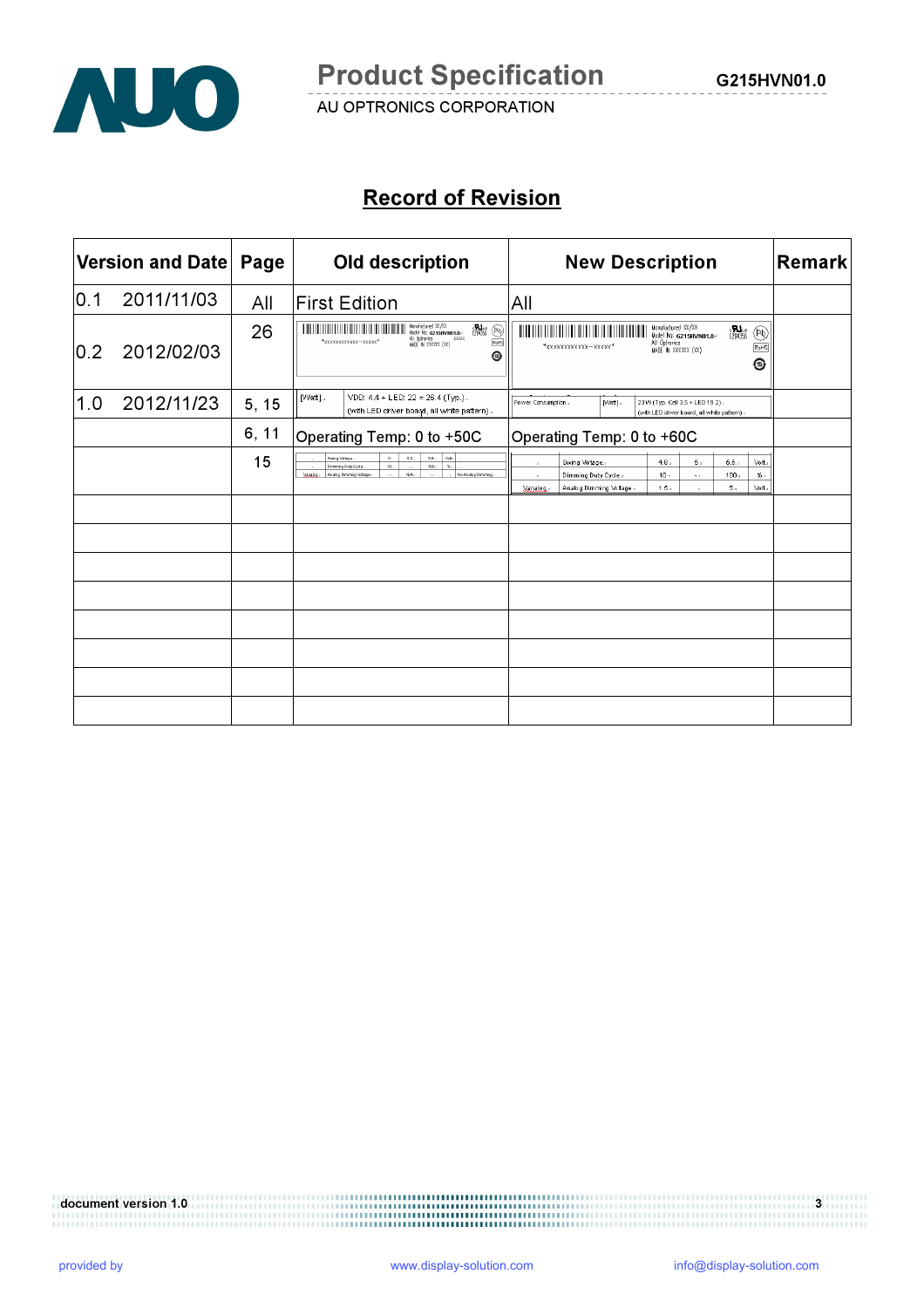

# 1. Operating Precautions

- 1) Since front polarizer is easily damaged, pay attention not to scratch it.
- 2) Be sure to turn off power supply when inserting or disconnecting from input connector.
- 3) Wipe off water drop immediately. Long contact with water may cause discoloration or spots.
- 4) When the panel surface is soiled, wipe it with absorbent cotton or other soft cloth.
- 5) Since the panel is made of glass, it may break or crack if dropped or bumped on hard surface.
- 6) Since CMOS LSI is used in this module, take care of static electricity and insure human earth when handling.
- 7) Do not open or modify the Module Assembly.
- 8) In case if a Module has to be put back into the packing container slot after once it was taken out from the container, take it easily, or the TFT Module may be damaged.
- 9) At the insertion or removal of the Signal Interface Connector, be sure not to rotate nor tilt the Interface Connector of the TFT Module.
- 10) After installation of the TFT Module into an enclosure, do not twist nor bend the TFT Module even momentary. At designing the enclosure, it should be taken into consideration that no bending/twisting forces are applied to the TFT Module from outside. Otherwise the TFT Module may be damaged.
- 11) Small amount of materials having no flammability grade is used in the LCD module. The LCD module should be supplied by power complied with requirements of Limited Power Source (IEC60950 or UL1950), or be applied exemption.
- 12) Severe temperature condition may result in different luminance, response time and LED life time.
- 13) The data on this specification sheet is applicable when LCD module is placed in landscape position.
- 14) Continuous displaying fixed pattern may induce image sticking. It is recommended to use screen saver or shuffle content periodically if fixed pattern is displayed on the screen.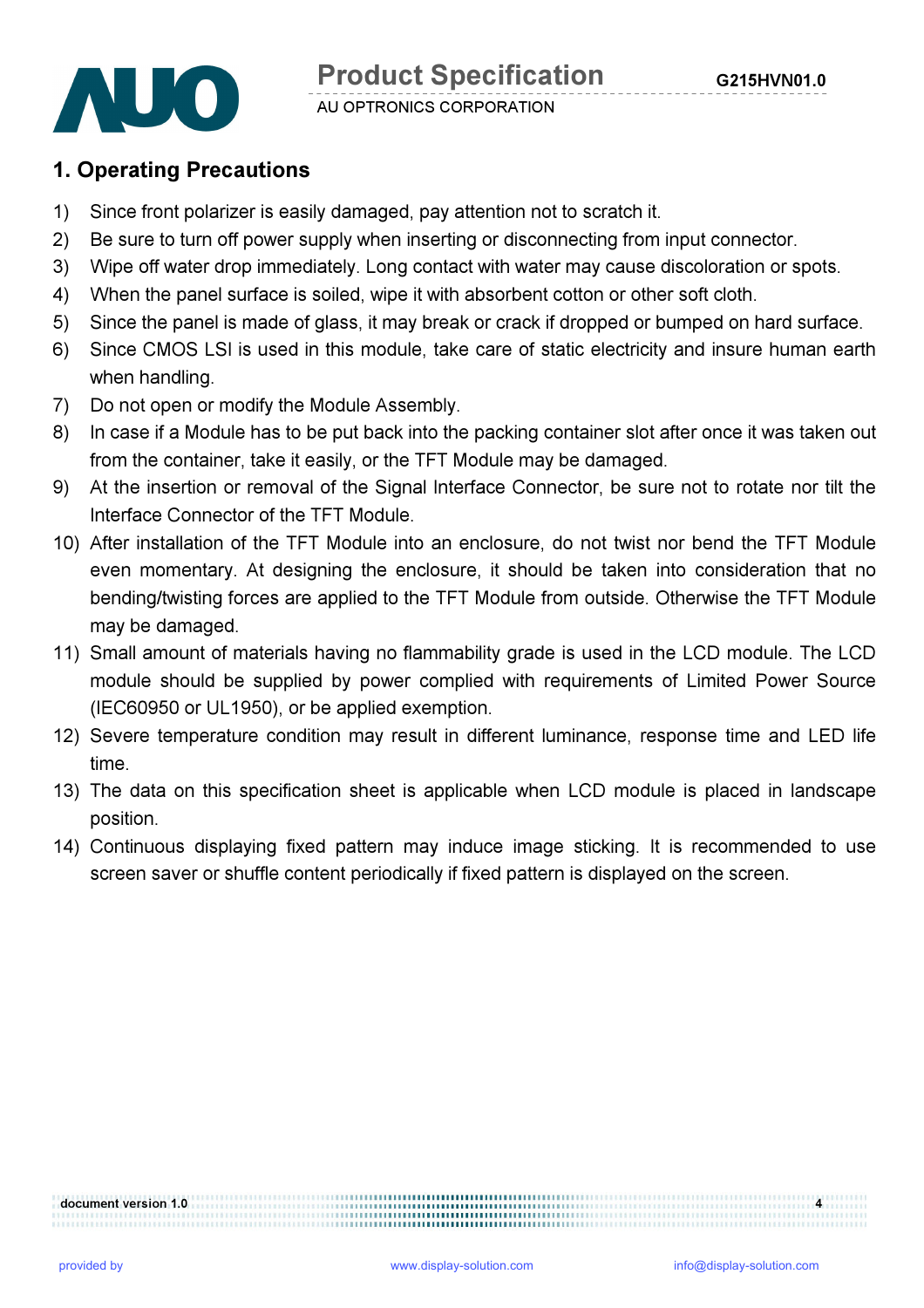

# 2. General Description

This specification applies to the 21.5 inch-wide Color TFT-LCD Module G215HVN01.0. The display supports the Full HD - 1920(H) x 1080(V) screen format and 16.7M colors (RGB 8-bits data). All input signals are dual channel LVDS interface.

LED driver board is included. G215HVN01.0 is designed for industrial display applications.

# 2.1 Display Characteristics

The following items are characteristics summary on the table under 25℃ condition:

| <b>ITEMS</b>                   | Unit                    | <b>SPECIFICATIONS</b>                      |
|--------------------------------|-------------------------|--------------------------------------------|
| Screen Diagonal                | [mm]                    | 546.86(21.53")                             |
| <b>Active Area</b>             | [mm]                    | 476.64 (H) x 268.11 (V)                    |
| Pixels H x V                   |                         | 1920(x3) x 1080                            |
| <b>Pixel Pitch</b>             | [um]                    | 248.25 (per one triad) ×248.25             |
| <b>Pixel Arrangement</b>       |                         | R.G.B. Vertical Stripe                     |
| <b>Display Mode</b>            |                         | VA Mode, Normally Black                    |
| White Luminance (Center)       | $\text{[cd/m}^2$        | 300 (Typ.)                                 |
| <b>Contrast Ratio</b>          |                         | 5000 (Typ.)                                |
| <b>Optical Response Time</b>   | [msec]                  | 16 ms (Typ., on/off)                       |
| <b>Nominal Input Voltage</b>   | [Volt]                  | $+5.0V$                                    |
| <b>Backlight Input Voltage</b> | [Volt]                  | $+12.0 V$                                  |
| <b>Power Consumption</b>       | [Watt]                  | 23 W (Typ. Cell 3.5 + LED 19.2)            |
|                                |                         | (with LED driver board, all white pattern) |
| Weight                         | [Grams]                 | 2300 (max.)                                |
| <b>Physical Size</b>           | [mm]                    | 495.6(W) × 292.2(H) × 17.35(D) Max.        |
| <b>Electrical Interface</b>    |                         | Dual channel LVDS                          |
| <b>Support Color</b>           |                         | 16.7M colors (RGB 8 bits)                  |
| <b>Surface Treatment</b>       |                         | Anti-Glare, 3H                             |
| <b>Temperature Range</b>       |                         |                                            |
| Operating                      | $\mathsf{I}^{\circ}$ C] | 0 to $+60$                                 |
| Storage (Non-Operating)        | $\mathsf{I}^{\circ}$ C] | $-20$ to $+60$                             |
| RoHS Compliance                |                         | RoHS Compliance                            |
| <b>TCO Compliance</b>          |                         | TCO 5.1 Compliance                         |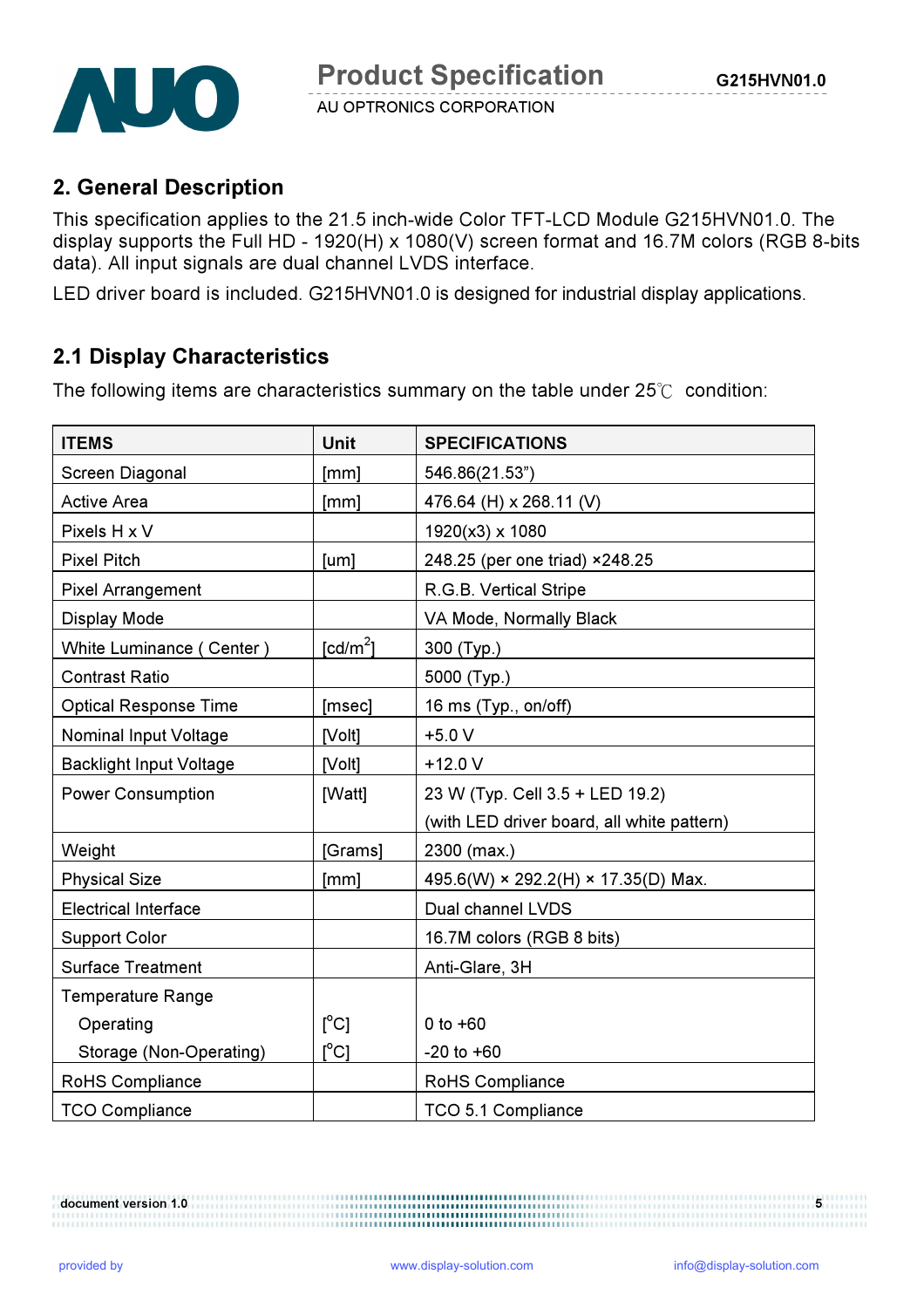

# 2.2 Optical Characteristics

The optical characteristics are measured under stable conditions at 25℃:

| <b>Item</b>                          | Unit                 | <b>Conditions</b>               | Min.  | Typ.  | Max.           | <b>Note</b>    |
|--------------------------------------|----------------------|---------------------------------|-------|-------|----------------|----------------|
|                                      | [degree]             | (Right)<br>Horizontal           | 75    | 89    |                |                |
| <b>Viewing Angle</b>                 |                      | $CR = 10$<br>(Left)             | 75    | 89    |                |                |
|                                      | [degree]             | Vertical<br>(Upper)             | 75    | 89    |                | 1, 2           |
|                                      |                      | $CR = 10$<br>(Lower)            | 75    | 89    | $\blacksquare$ |                |
| Contrast ratio                       |                      | <b>Normal Direction</b>         | 3000  | 5000  |                | 3              |
|                                      |                      | Raising Time (T <sub>rR</sub> ) |       | 10    | 12             |                |
| Response Time                        | [msec]               | Falling Time $(T_{rF})$         |       | 6     | $\overline{7}$ |                |
|                                      |                      | Raising + Falling               |       | 16    | 19             | 4              |
|                                      |                      | Red x                           | 0.589 | 0.639 | 0.689          |                |
|                                      |                      | Red y                           | 0.283 | 0.333 | 0.383          |                |
| Color / Chromaticity                 |                      | Green x                         | 0.284 | 0.334 | 0.384          |                |
| Coordinates (CIE)                    |                      | Green y                         | 0.573 | 0.623 | 0.673          |                |
|                                      |                      | Blue x                          | 0.105 | 0.155 | 0.205          | 5              |
|                                      |                      | Blue y                          | 0.000 | 0.048 | 0.098          |                |
| <b>Color Coordinates (CIE) White</b> |                      | White x                         | 0.263 | 0.313 | 0.363          |                |
|                                      |                      | White y                         | 0.279 | 0.329 | 0.379          |                |
| <b>Central Luminance</b>             | [cd/m <sup>2</sup> ] |                                 | 240   | 300   |                | 6              |
| <b>Luminance Uniformity</b>          | [%]                  |                                 | 75    | 80    |                | $\overline{7}$ |
| Crosstalk (in 60Hz)                  | [%]                  |                                 |       |       | 1.5            | 8              |
| Flicker                              | dB                   |                                 |       |       | $-20$          | 9              |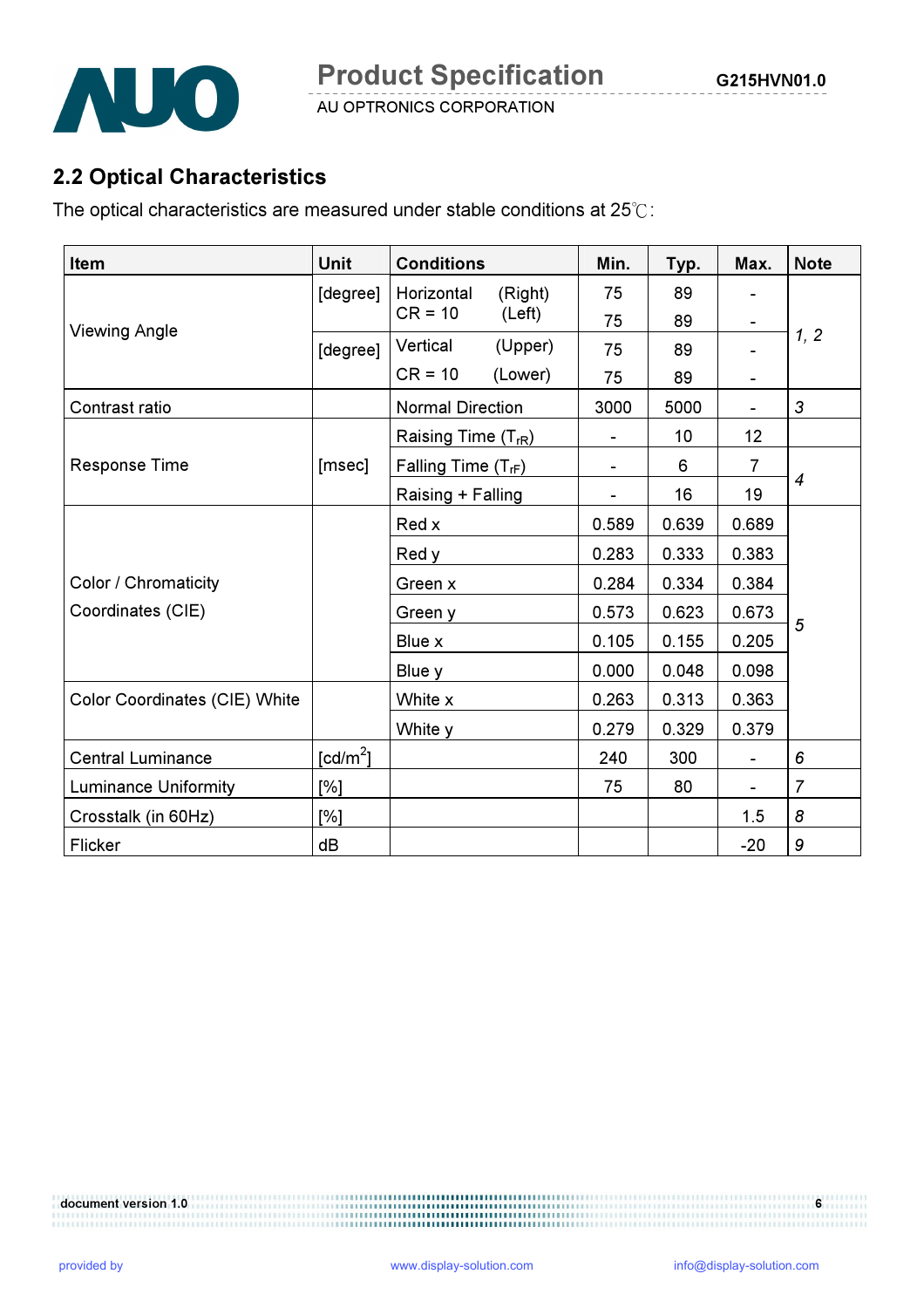

#### Note 1: Measurement method

Before measuring, the LCD module should be turn on 30 minutes at room temperature. In order to stabilize the luminance, the measurement should be executed after lighting Backlight for 30 minutes in a stable, windless and dark room.



### Note 2: Definition of viewing angle measured by ELDIM (EZContrast 88)

Viewing angle is the measurement of contrast ratio  $\geq$  10, at the screen center, over a 180° horizontal and 180° vertical range (off-normal viewing angles). The 180° viewing angle range is broken down as follows; 90° (θ) horizontal left and right and 90° (Φ) vertical, high (up) and low (down). The measurement direction is typically perpendicular to the display surface with the screen rotated about its center to develop the desired measurement viewing angle.

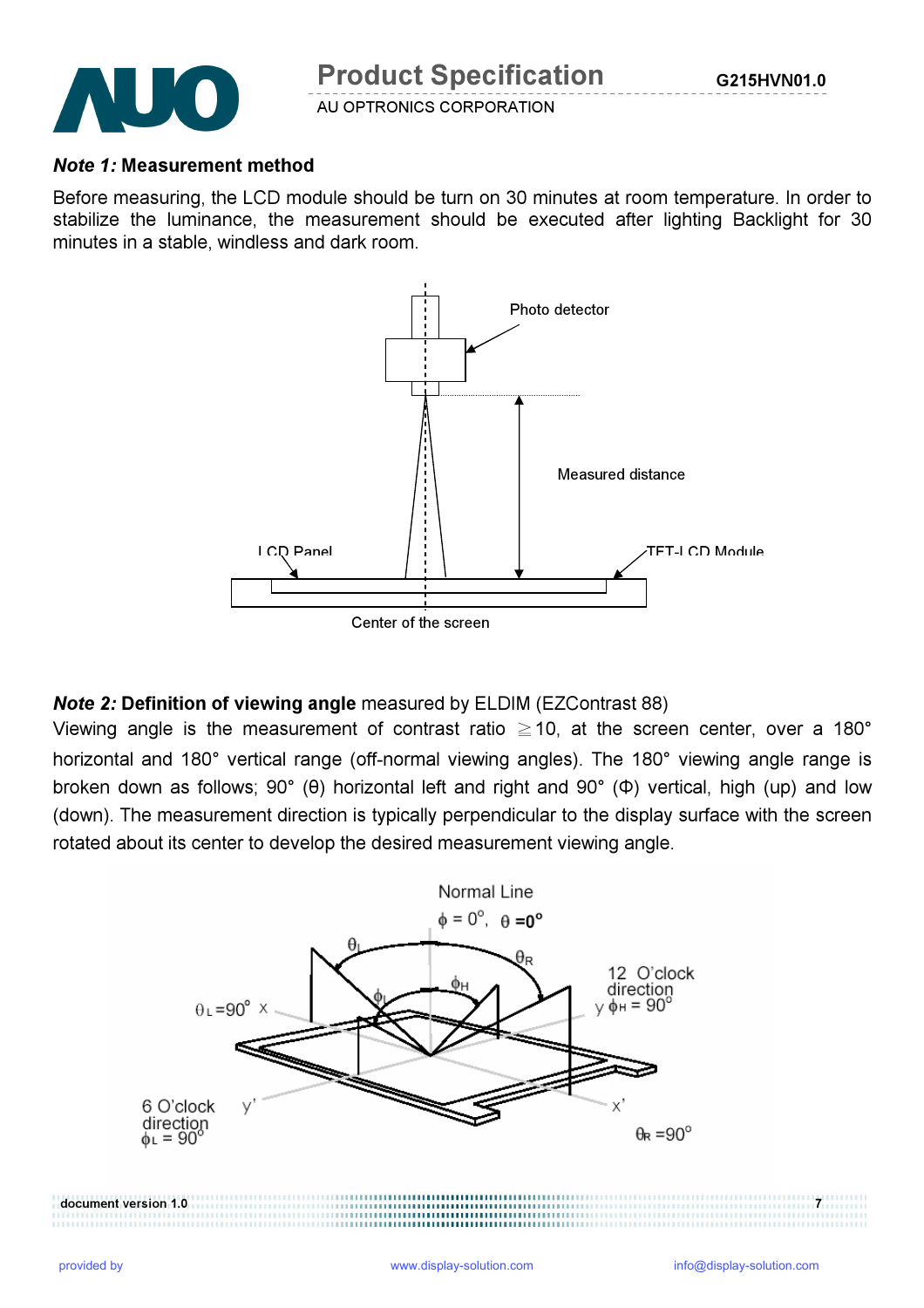

Product Specification

AU OPTRONICS CORPORATION

#### Note 3: Contrast ratio is measured by TOPCON SR-3

### Note 4: Definition of Response time measured by Westar TRD-100A

The output signals of photo detector are measured when the input signals are changed from "Full Black" to "Full White" (rising time,  $T_{rR}$ ), and from "Full White" to "Full Black" (falling time,  $T_{rF}$ ), respectively. The response time is interval between the 10% and 90% (1 frame at 60 Hz) of amplitudes.





# Note 5: Color chromaticity and coordinates (CIE) is measured by TOPCON SR-3 Note 6: Central luminance is measured by TOPCON SR-3

Note 7: Luminance uniformity of these 9 points is defined as below and measured by TOPCON SR-3

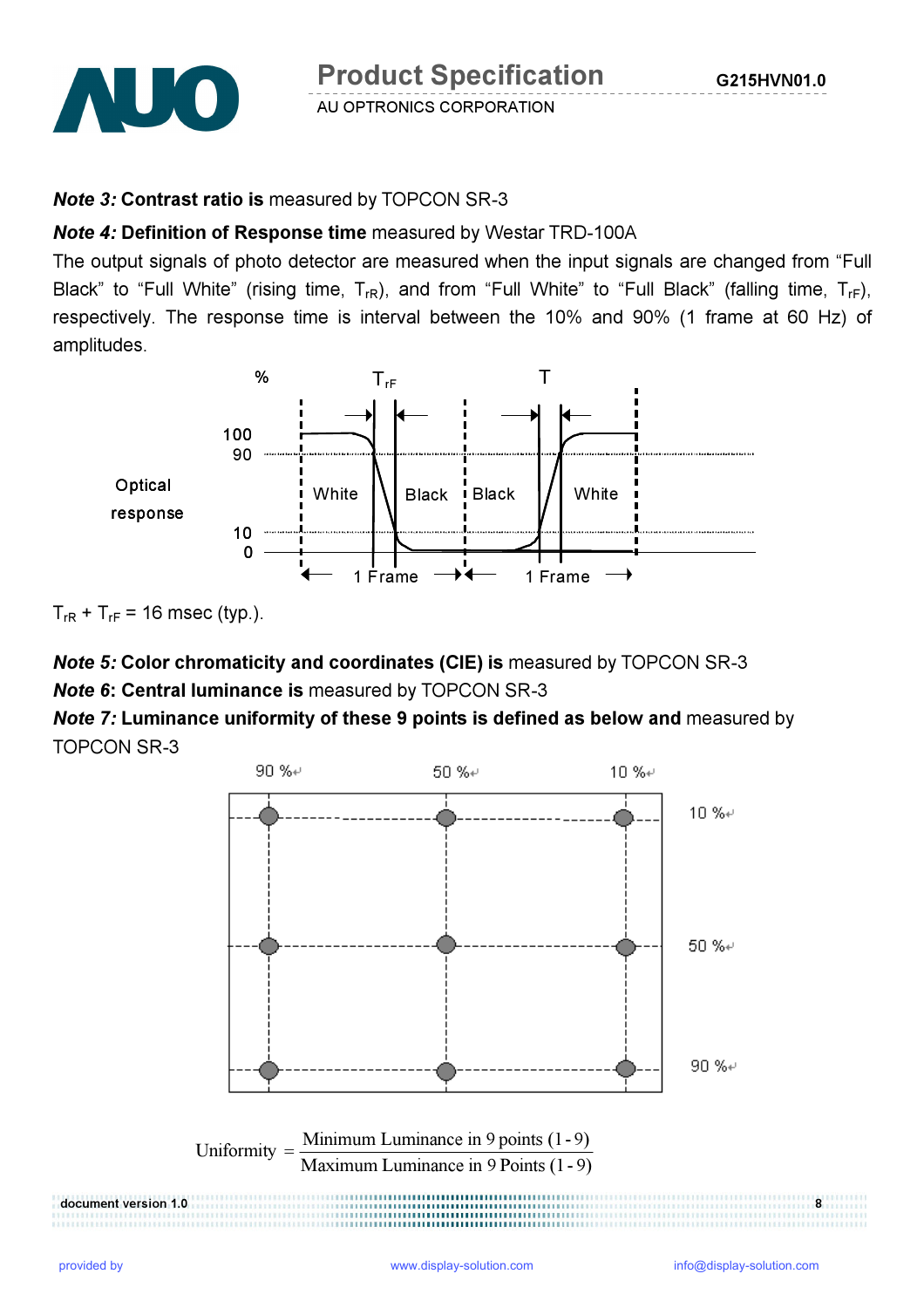

# Note 8: Crosstalk is defined as below and measured by TOPCON SR-3

 $CT = | YB - YA | / YA \times 100 (%)$ 

**Where** 

YA = Luminance of measured location without gray level 0 pattern (cd/m2)

YB = Luminance of measured location with gray level 0 pattern (cd/m2)



# Note 9: Test Patern: Subchecker Pattern measured by TOPCON SR-3



Method: Record dB value with TRD-100

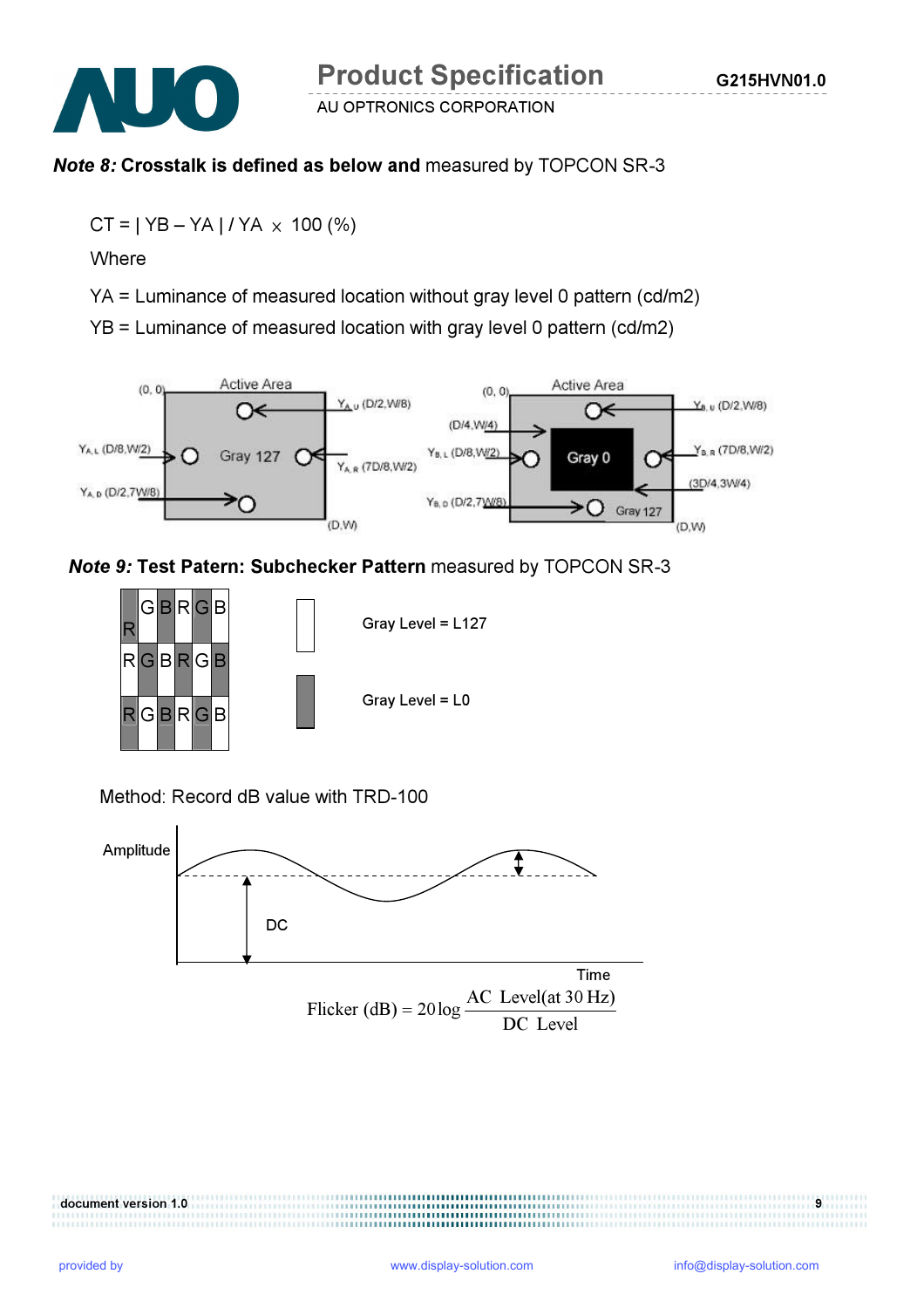

## 3. Functional Block Diagram

The following diagram shows the functional block of this model.



LVDS Connector: JAE (FI-XB30SRL-HF11) or equivalent.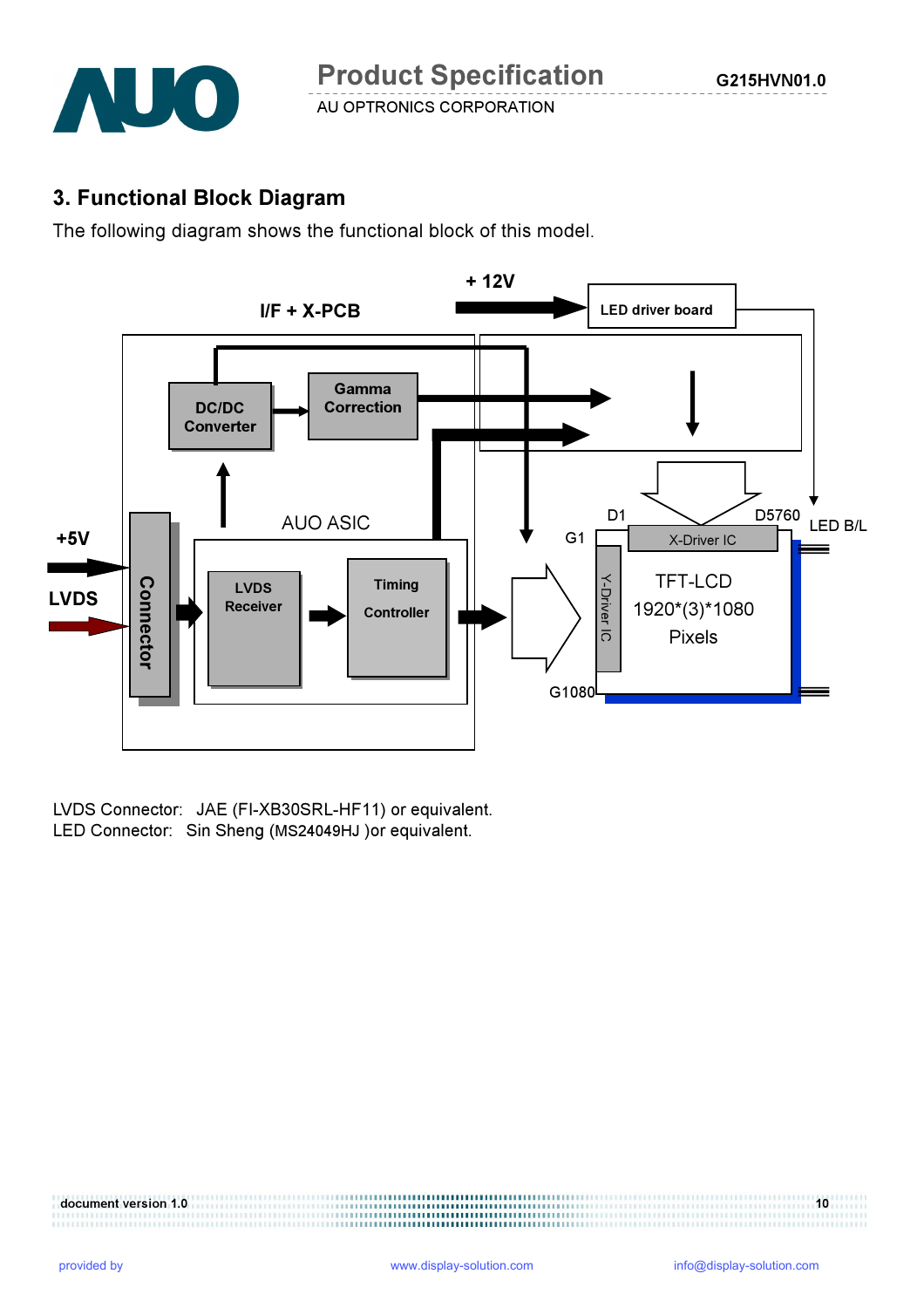

# 4. Absolute Maximum Ratings

# 4.1 TFT LCD Module

| Item                       | Symbol | Min | <b>Max</b> | Unit   | <b>Conditions</b> |
|----------------------------|--------|-----|------------|--------|-------------------|
| Logic/LCD Drive<br>Voltage | VDD    | u   | 5.5        | [Volt] | Note $1,2$        |

## 4.2 Backlight Unit

| Item                     | Symbol      | Min  | <b>Max</b> | Unit   | <b>Conditions</b> |
|--------------------------|-------------|------|------------|--------|-------------------|
| <b>LED Input Voltage</b> | <b>VLED</b> | 10.8 | 13.2       | [Volt] | Note $1,2$        |

## 4.3 Absolute Ratings of Environment

| <b>Item</b>                  | <b>Symbol</b> | Min.  | Max.  | Unit                                    | <b>Conditions</b> |
|------------------------------|---------------|-------|-------|-----------------------------------------|-------------------|
| <b>Operating Temperature</b> | TOP           | 0     | $+60$ | $\mathsf{I}^\circ\mathsf{C} \mathsf{I}$ |                   |
| <b>Operation Humidity</b>    | <b>HOP</b>    | 5     | 90    | [%RH]                                   | Note 3 & 4        |
| <b>Storage Temperature</b>   | TST           | $-20$ | +60   | $\mathsf{I}^\circ\mathsf{C} \mathsf{I}$ |                   |
| <b>Storage Humidity</b>      | <b>HST</b>    | 5     | 90    | [%RH]                                   |                   |

#### **Note 1:** With in Ta  $(25^{\circ}\text{C})$

Note 2: Permanent damage to the device may occur if exceeding maximum values Note 3: For quality performance, please refer to AUO IIS (Incoming Inspection Standard).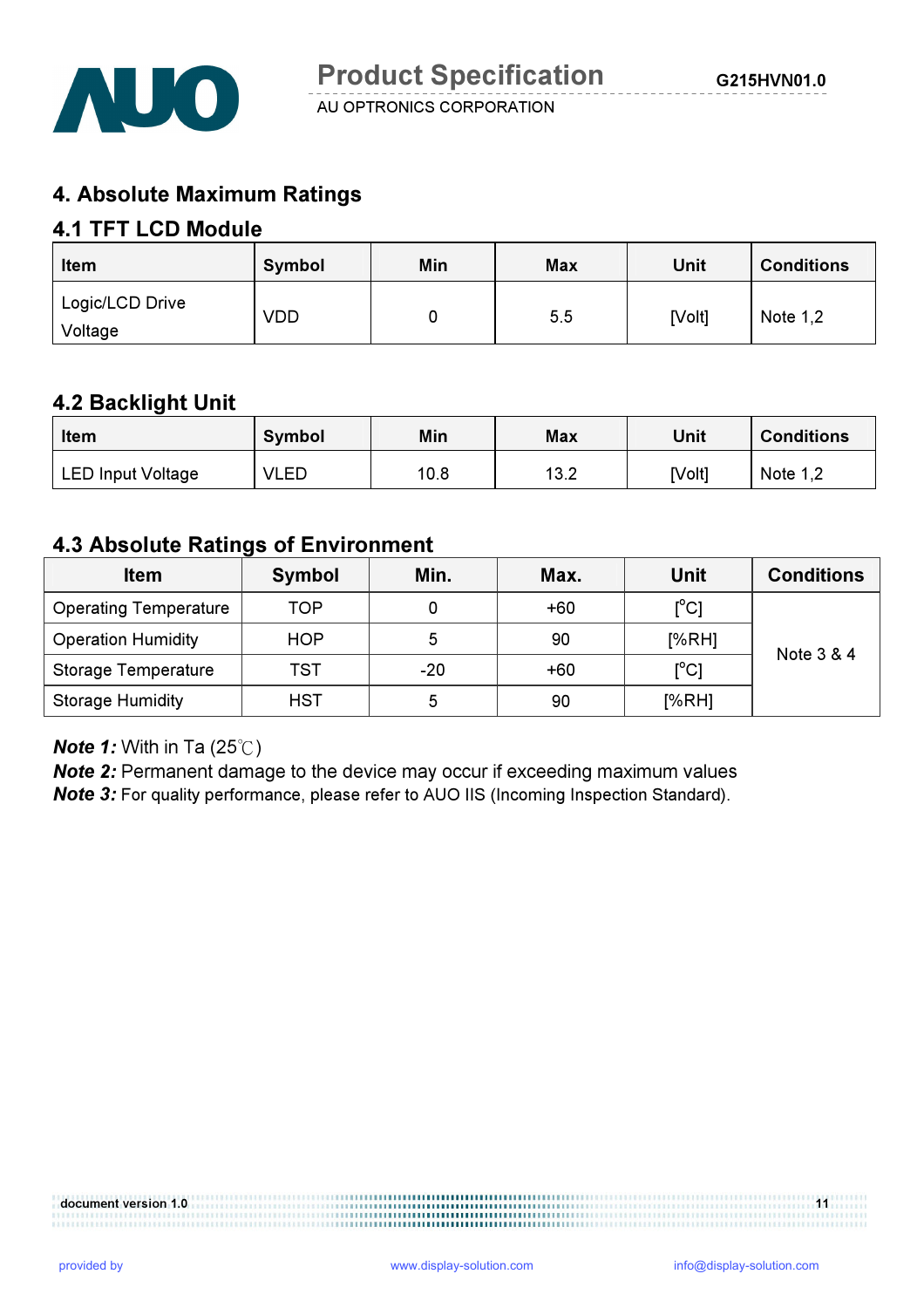

# Product Specification

G215HVN01.0

AU OPTRONICS CORPORATION

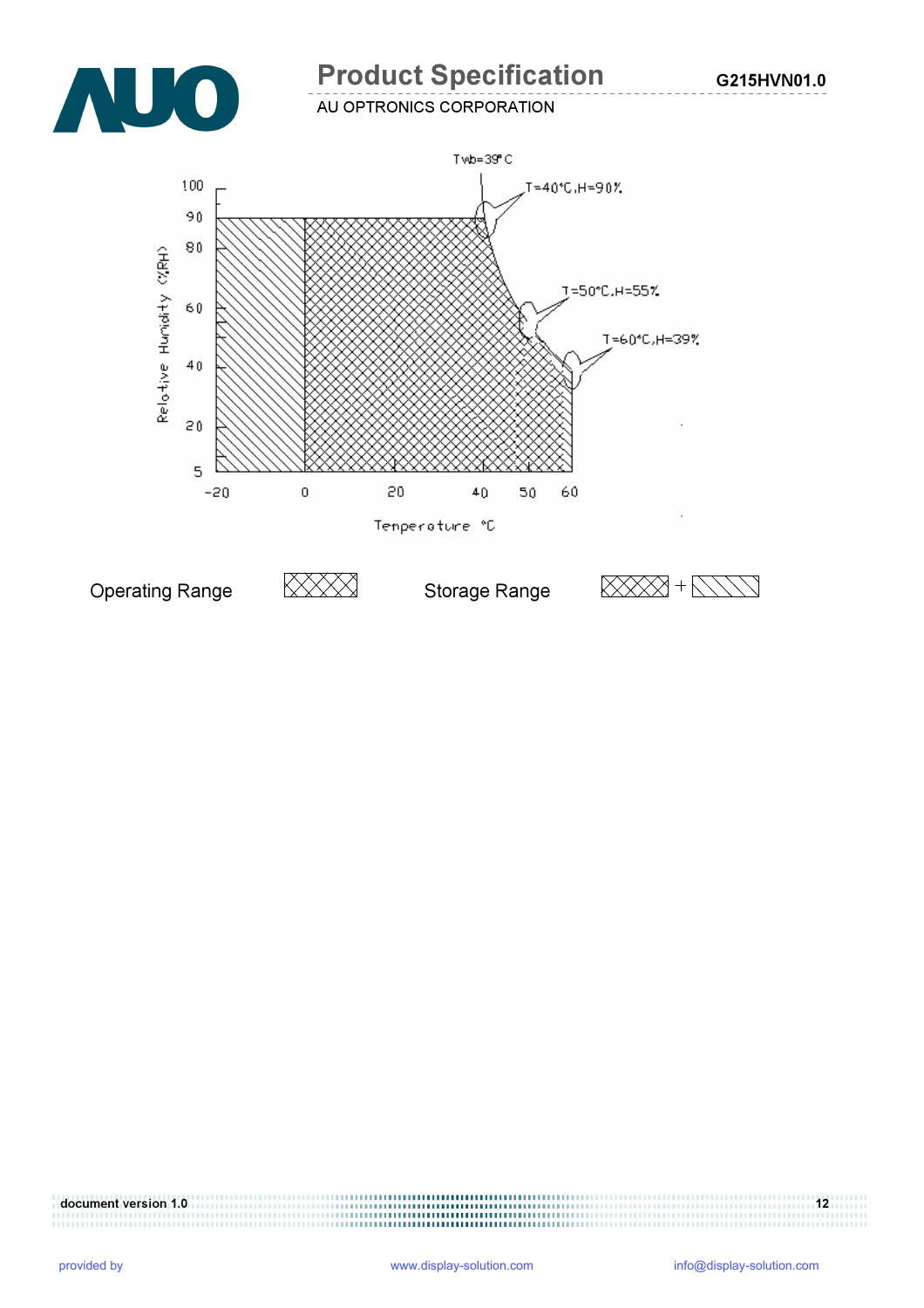



## 5. Electrical Characteristics

## 5.1 TFT LCD Module

### 5.1.1 Power Specification

| Symbol       | Parameter                                   | Min            | <b>Typ</b> | <b>Max</b> | <b>Unit</b> | <b>Conditions</b>                        |
|--------------|---------------------------------------------|----------------|------------|------------|-------------|------------------------------------------|
| <b>VDD</b>   | Logic/LCD Drive<br>Voltage                  | 4.5            | 5.0        | 5.5        | [Volt]      | $+/-10%$                                 |
| IDD          |                                             | $\blacksquare$ | 0.7        | 0.8        | [A]         | VDD= 5.0V, All white<br>pattern, At 60Hz |
|              | Input Current                               |                | 0.81       | 0.89       | [A]         | VDD= 5.0V, All white<br>pattern At 75Hz, |
| <b>PDD</b>   | <b>VDD Power</b>                            | ۰              | 3.5        | 4.4        | [Watt]      | VDD= 5.0V, All white<br>pattern, At 60Hz |
|              |                                             |                | 4.05       | 4.9        | [Watt]      | VDD= 5.0V, All white<br>pattern At 75Hz, |
| <b>IRush</b> | Inrush Current                              |                |            | 3          | [A]         | Note 1                                   |
| VDDrp        | Allowable Logic/LCD<br>Drive Ripple Voltage | ۰              |            | 500        | $[mV]$ p-p  | VDD= 5.0V, All white<br>Pattern At 75Hz  |

### **Note 1:** Measurement conditions:

The duration of rising time of power input is 470us.

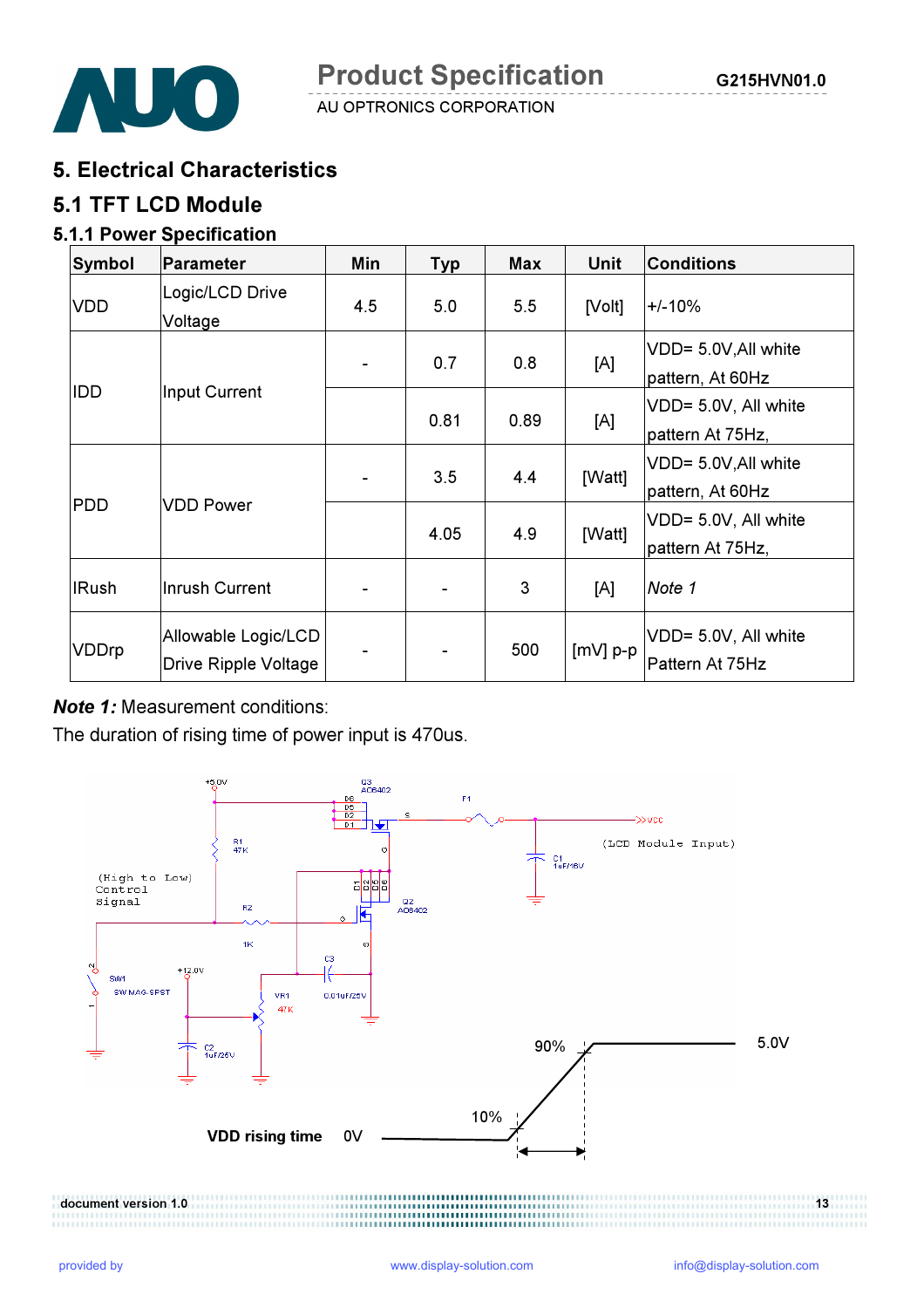

## 5.1.2 Signal Electrical Characteristics

Input signals shall be low or Hi-Z state when VDD is off. Please refer to specifications of SN75LVDS82DGG (Texas Instruments) in detail.

| Symbol          | <b>Parameter</b>                                 | Min    | <b>Typ</b> | Max    | <b>Units</b> | <b>Condition</b>                        |
|-----------------|--------------------------------------------------|--------|------------|--------|--------------|-----------------------------------------|
| V <sub>TH</sub> | Differential Input High<br>Threshold             | ۰      |            | $+100$ | [mV]         | $V_{CM} = 1.2V,$<br>Note 1              |
| $V_{TL}$        | Differential Input Low<br>Threshold              | $-100$ |            |        | [mV]         | $V_{CM}$ = 1.2V<br>Note 1               |
| $V_{ID}$        | Input Differential<br>Voltage                    | 100    |            | 600    | [mV]         | Note 1                                  |
| $V_{CM}$        | Differential Input<br><b>Common Mode Voltage</b> | $+1.0$ | $+1.2$     | $+1.5$ | [V]          | $V_{TH}-V_{TL} = 200MV$ (max)<br>Note 1 |

#### **Note 1: LVDS Signal Waveform**

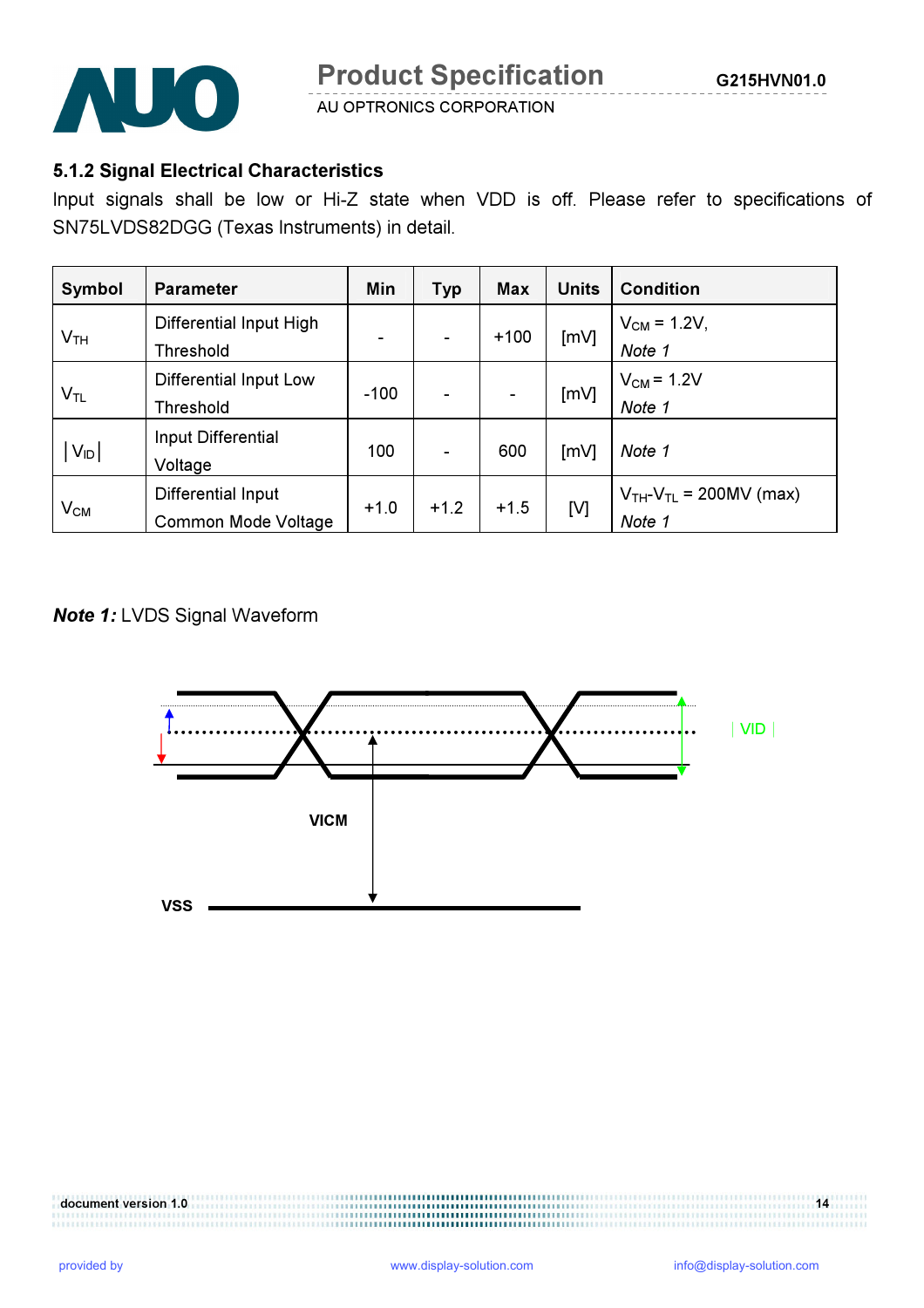

G215HVN01.0



AU OPTRONICS CORPORATION

## 5.2 Backlight Unit

#### 5.2.1 LED Driver

Following characteristics are measured under stable condition at 25℃ (Room Temperature).

| Symbol                  | <b>Parameter</b>              | Min                      | <b>Typ</b>               | Max                      | <b>Unit</b>   | <b>Remark</b>              |
|-------------------------|-------------------------------|--------------------------|--------------------------|--------------------------|---------------|----------------------------|
| <b>Vcc</b>              | Input Voltage                 | 10.8                     | 12                       | 13.2                     | Volt          |                            |
| <b>Ivcc</b>             | <b>Input Current</b>          | $\overline{\phantom{0}}$ | 1.6                      | $\blacksquare$           | A             | 100% Dimming               |
| PLED                    | <b>Power Consumption</b>      | $\blacksquare$           | 19.2                     | 21                       | Watt          | 100% Dimming               |
| FPWM                    | <b>PWM Dimming Frequency</b>  | 200                      | $\overline{\phantom{0}}$ | 20 <sub>k</sub>          | Hz            |                            |
|                         | <b>Swing Voltage</b>          | 4.8                      | 5                        | 5.5                      | Volt          | 100% Dimming               |
|                         | <b>Dimming Duty Cycle</b>     | 10                       | $\blacksquare$           | 100                      | $\frac{0}{0}$ |                            |
| Vanalog                 | <b>Analog Dimming Voltage</b> | 1.5                      |                          | 5                        | Volt          | Adjustable Dimming Range   |
| $\mathsf{I}_\mathsf{F}$ | <b>LED Forward Current</b>    | $\overline{\phantom{a}}$ | 80                       | $\blacksquare$           | mA            | Ta = $25^{\circ}$ C, Note1 |
| <b>Operating Life</b>   |                               | 50000                    | $\overline{\phantom{0}}$ | $\overline{\phantom{a}}$ | <b>Hrs</b>    | Ta = $25^{\circ}$ C, Note4 |

Note 1: Ta means ambient temperature.

- Note 2: If module is driven by high current or at high ambient temperature & humidity condition. The operating life will be reduced.
- Note 3: LED light bar structure: ( 6 strings x 10pcs / string =60pcs LED)

Note 4: Operating life means brightness goes down to 50% initial brightness. Typical operating life time is estimated data.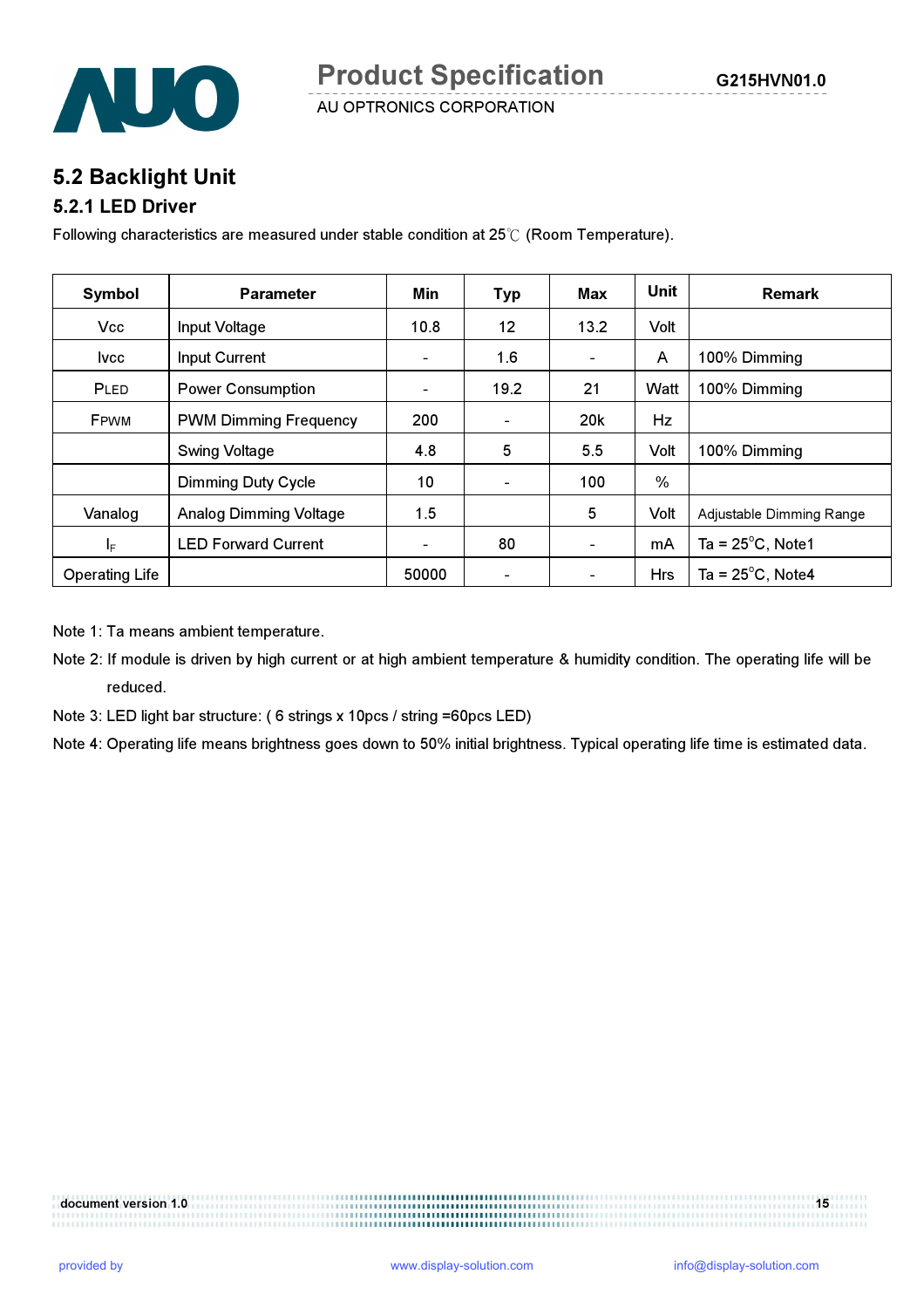

# 6. Signal Characteristic

# 6.1 Pixel Format Image

Following figure shows the relationship of the input signals and LCD pixel format.

|           |   | 1 |           |   | 2 |   |  |  |  |  |  |   |  | 1919 1920 |  |
|-----------|---|---|-----------|---|---|---|--|--|--|--|--|---|--|-----------|--|
| 1st Line  | R |   | G B R G B |   |   |   |  |  |  |  |  | R |  | G B R G B |  |
|           |   |   |           |   |   |   |  |  |  |  |  |   |  |           |  |
|           |   |   |           |   |   |   |  |  |  |  |  |   |  |           |  |
|           |   |   |           |   |   |   |  |  |  |  |  |   |  |           |  |
|           |   |   |           |   |   |   |  |  |  |  |  |   |  |           |  |
|           |   |   |           |   |   |   |  |  |  |  |  |   |  |           |  |
|           |   |   |           |   |   |   |  |  |  |  |  |   |  |           |  |
| 1080 Line | R |   | G B       | R | G | B |  |  |  |  |  | R |  | G B R G B |  |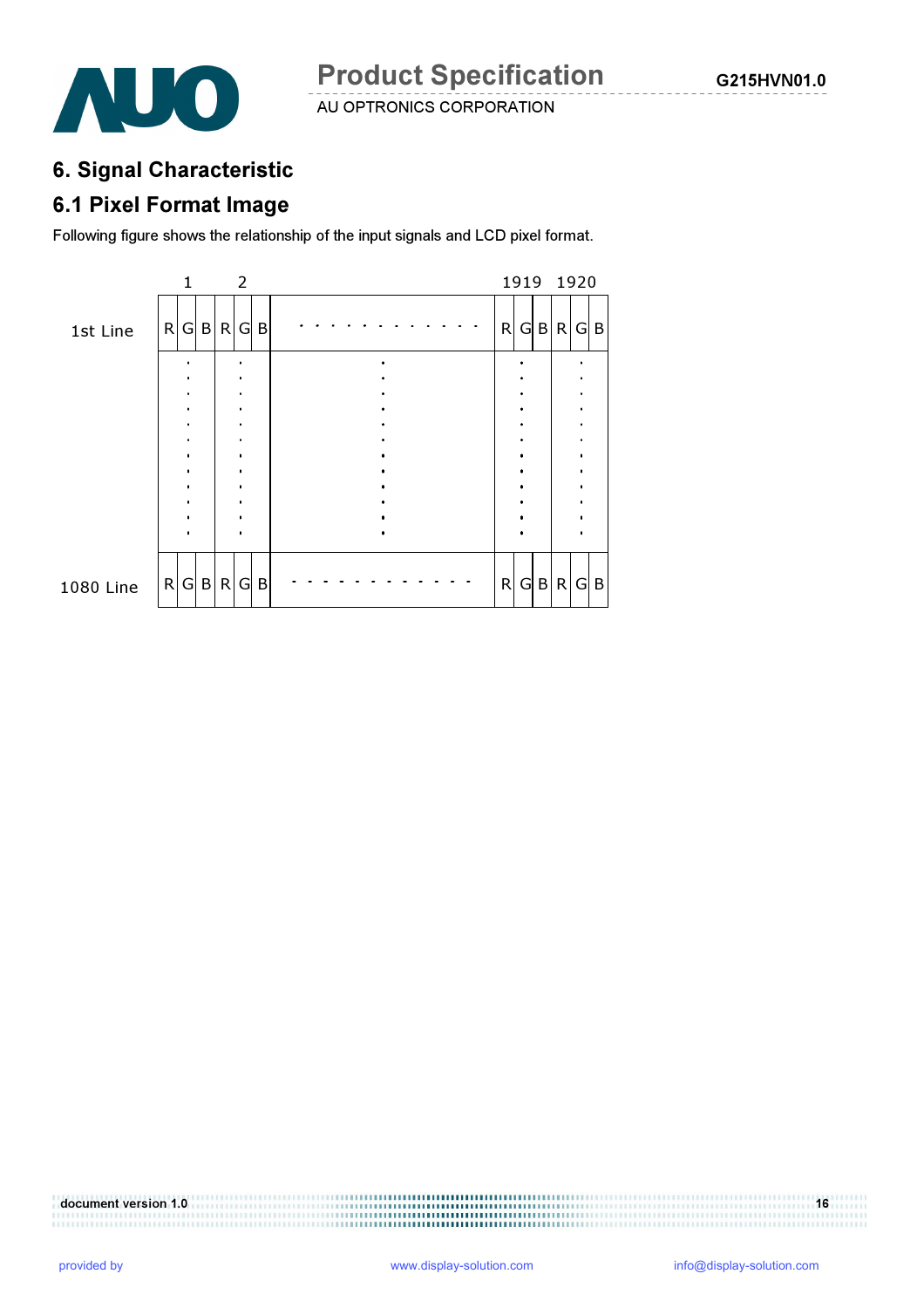

# 6.2 Signal Description

The module using a pair of LVDS receiver SN75LVDS82(Texas Instruments) or compatible. LVDS is a differential signal technology for LCD interface and high speed data transfer device. Transmitter shall be SN75LVDS83(negative edge sampling) or compatible. The first LVDS port(RxOxxx) transmits odd pixels while the second LVDS port(RxExxx) transmits even pixels.

|                | <b>PIN # SIGNAL NAME</b> | <b>DESCRIPTION</b>                                                       |
|----------------|--------------------------|--------------------------------------------------------------------------|
| 1              | RXinO0-                  | Negative LVDS differential data input (Odd data)                         |
| $\overline{2}$ | RXinO0+                  | Positive LVDS differential data input (Odd data)                         |
| 3              | RXinO1-                  | Negative LVDS differential data input (Odd data)                         |
| 4              | RXinO1+                  | Positive LVDS differential data input (Odd data)                         |
| 5              | RXinO2-                  | Negative LVDS differential data input (Odd data, H-Sync, V-Sync, DSPTMG) |
| 6              | RXinO2+                  | Positive LVDS differential data input (Odd data, H-Sync, V-Sync, DSPTMG) |
| 7              | <b>GND</b>               | Power Ground                                                             |
| 8              | RxOCLKIN-                | Negative LVDS differential clock input (Odd clock)                       |
| 9              | RxOCLKIN+                | Positive LVDS differential clock input (Odd clock)                       |
| 10             | RXinO3-                  | Negative LVDS differential data input (Odd data)                         |
| 11             | RXinO3+                  | Positive LVDS differential data input (Odd data)                         |
| 12             | RXinE0-                  | Negative LVDS differential data input (Even data)                        |
| 13             | RXinE0+                  | Positive LVDS differential data input (Even data)                        |
| 14             | <b>GND</b>               | <b>Power Ground</b>                                                      |
| 15             | RXinE1-                  | Positive LVDS differential data input (Even data)                        |
| 16             | RXinE1+                  | Negative LVDS differential data input (Even data)                        |
| 17             | <b>GND</b>               | <b>Power Ground</b>                                                      |
| 18             | RXinE2-                  | Negative LVDS differential data input (Even data)                        |
| 19             | RXinE2+                  | Positive LVDS differential data input (Even data)                        |
| 20             | <b>RxECLKIN-</b>         | Negative LVDS differential clock input (Even clock)                      |
| 21             | RxECLKIN+                | Positive LVDS differential clock input (Even clock)                      |
| 22             | RXinE3-                  | Negative LVDS differential data input (Even data)                        |
| 23             | RXinE3+                  | Positive LVDS differential data input (Even data)                        |
| 24             | <b>GND</b>               | <b>Power Ground</b>                                                      |
| 25             | <b>NC</b>                | No connection (for AUO test only. Do not connect)                        |
| 26             | <b>NC</b>                | No connection (for AUO test only. Do not connect)                        |
| 27             | <b>NC</b>                | No connection (for AUO test only. Do not connect)                        |
| 28             | <b>VDD</b>               | Power +5V                                                                |
| 29             | <b>VDD</b>               | Power +5V                                                                |
| 30             | <b>VDD</b>               | Power +5V                                                                |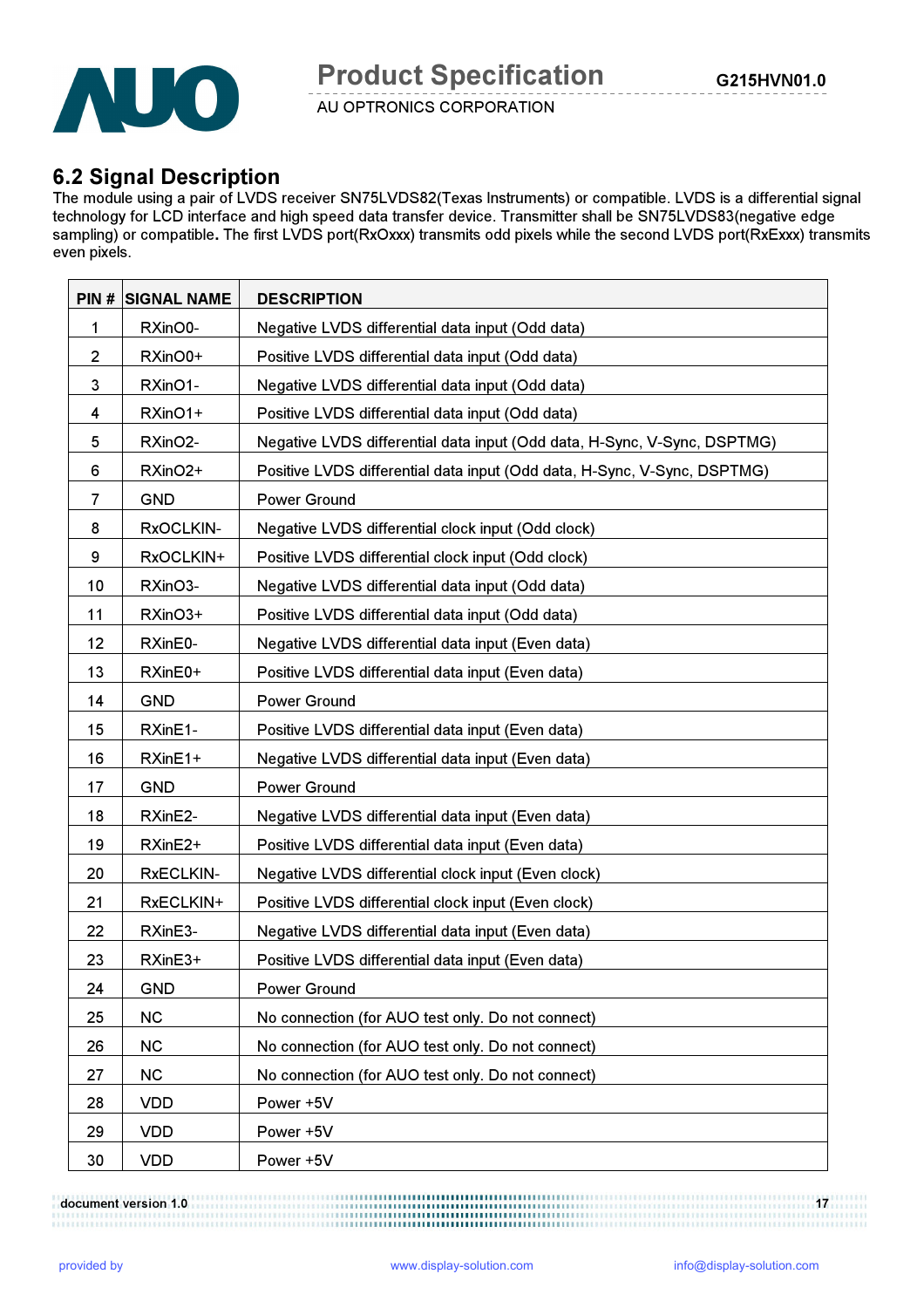

# 6.3 The Input Data Format



Note1: 8-bits signal input. Note2: L:NS alike H:Thine alike

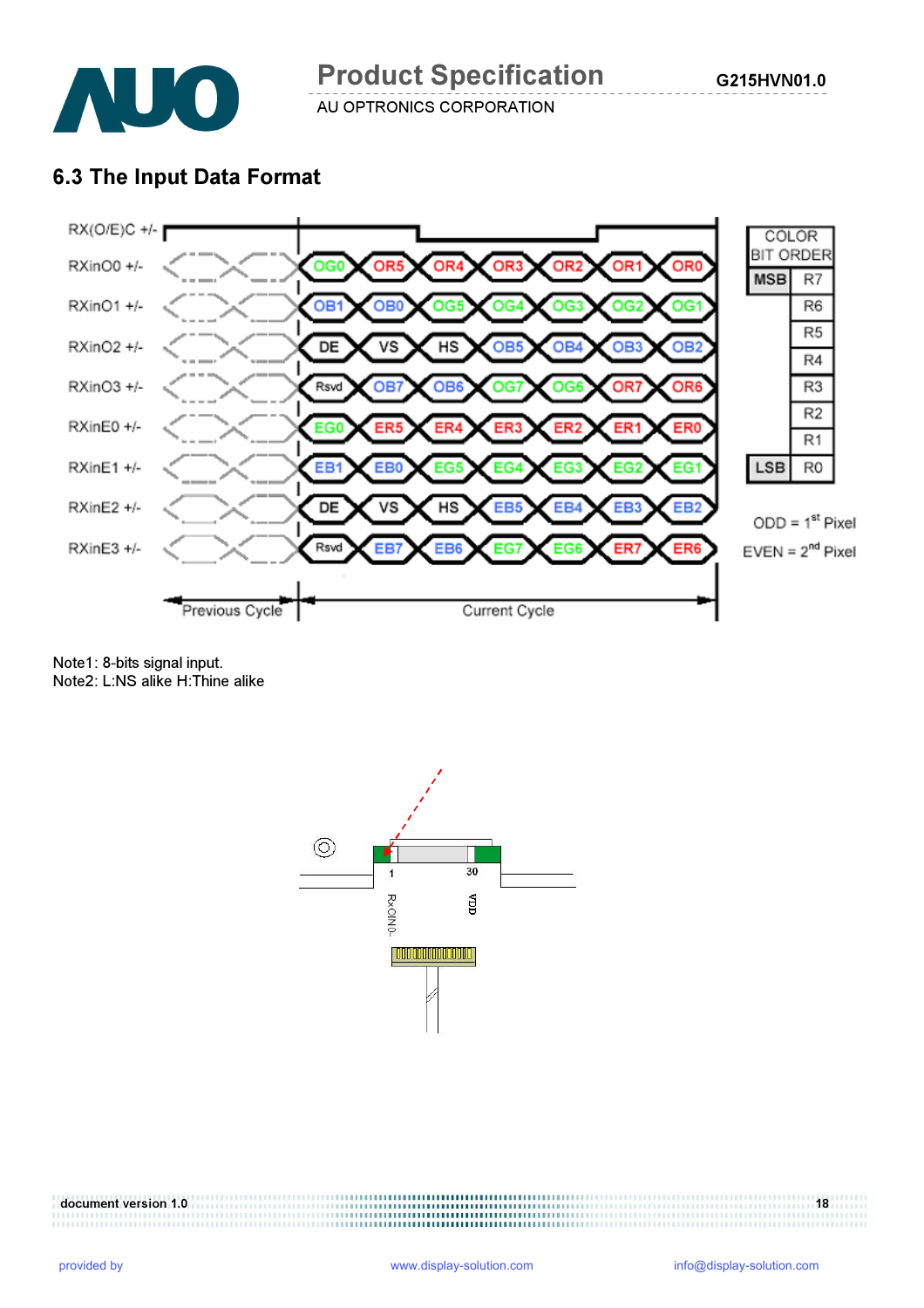

# 6.4 Interface Timing

# 6.4.1 Timing Characteristics

| <b>Signal</b>     | <b>Item</b>     | Symbol                     | Min  | <b>Typ</b> | <b>Max</b> | <b>Unit</b> |
|-------------------|-----------------|----------------------------|------|------------|------------|-------------|
| Clock             | Frequency       | $1/\,T_{\text{Clock}}$     | 40   | 72         | 83         | <b>MHz</b>  |
| <b>Frame Rate</b> | Frequency       | 1/Tv                       | 50   | 60         | 75         | Hz          |
|                   | Period          | $T_{V}$                    | 1088 | 1120       | 2047       |             |
| Vertical          | Active          | $T_{VD}$                   | 1080 | 1080       | 1080       | T line      |
| <b>Section</b>    | <b>Blanking</b> | $T_{VB}$                   | 8    | 40         | 967        |             |
| Horizontal        | Period          | $\mathsf{T}_\mathsf{H}$    | 1034 | 1060       | 2047       |             |
|                   | Active          | $T_{HD}$                   | 960  | 960        | 960        | T_clock     |
| Section           | <b>Blanking</b> | $\mathsf{T}_{\mathsf{HB}}$ | 74   | 100        | 1087       |             |

Note: DE mode only.

## 6.4.2 Input Timing Diagram

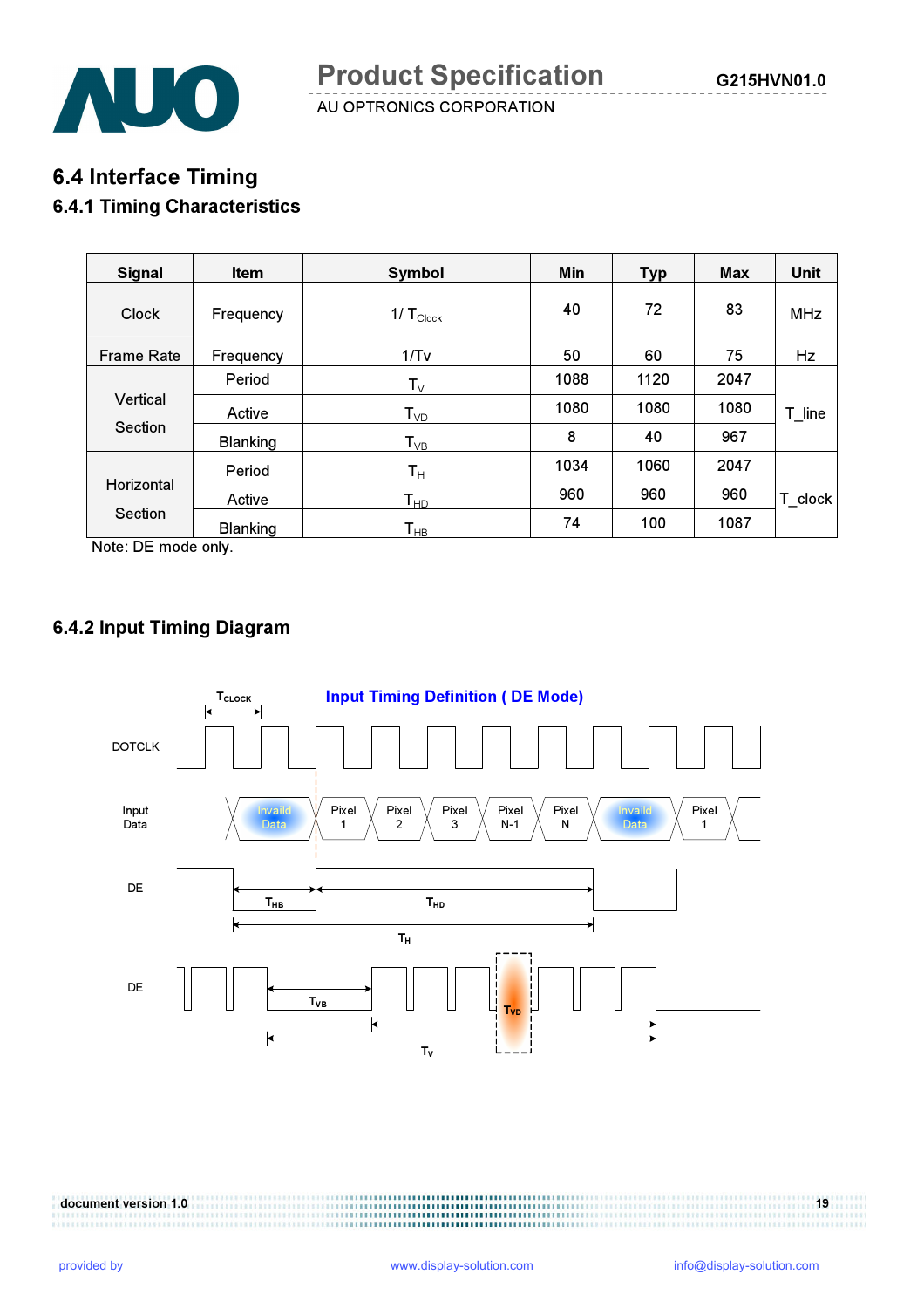

# 6.5 Power ON/OFF Sequence

VDD power and B/L on/off sequence is as below. Interface signals are also shown in the chart. Signals from any system shall be Hi-Z state or low level when VDD is off.



| Power ON/OFF sequence timing |      |       |      |      |  |  |  |
|------------------------------|------|-------|------|------|--|--|--|
| Parameter                    |      | Units |      |      |  |  |  |
|                              | Min. | Typ.  | Max. |      |  |  |  |
| T1                           | 0.5  |       | 10   | [ms] |  |  |  |
| T <sub>2</sub>               | 30   | 40    | 50   | [ms] |  |  |  |
| T <sub>3</sub>               | 200  |       |      | [ms] |  |  |  |
| <b>T4</b>                    | 0.5  |       | 10   | [ms] |  |  |  |
| T <sub>5</sub>               | 10   |       |      | [ms] |  |  |  |
| T <sub>6</sub>               | 10   |       |      | [ms] |  |  |  |
| T7                           | 0    |       |      | [ms] |  |  |  |
| T <sub>8</sub>               | 10   |       |      | [ms] |  |  |  |
| T9                           |      |       | 10   | [ms] |  |  |  |
| T <sub>10</sub>              | 110  |       |      | [ms] |  |  |  |
| T11                          | 0    | 16    | 50   | [ms] |  |  |  |
| T12                          |      |       | 10   | [ms] |  |  |  |
| T <sub>13</sub>              | 1000 |       |      | [ms] |  |  |  |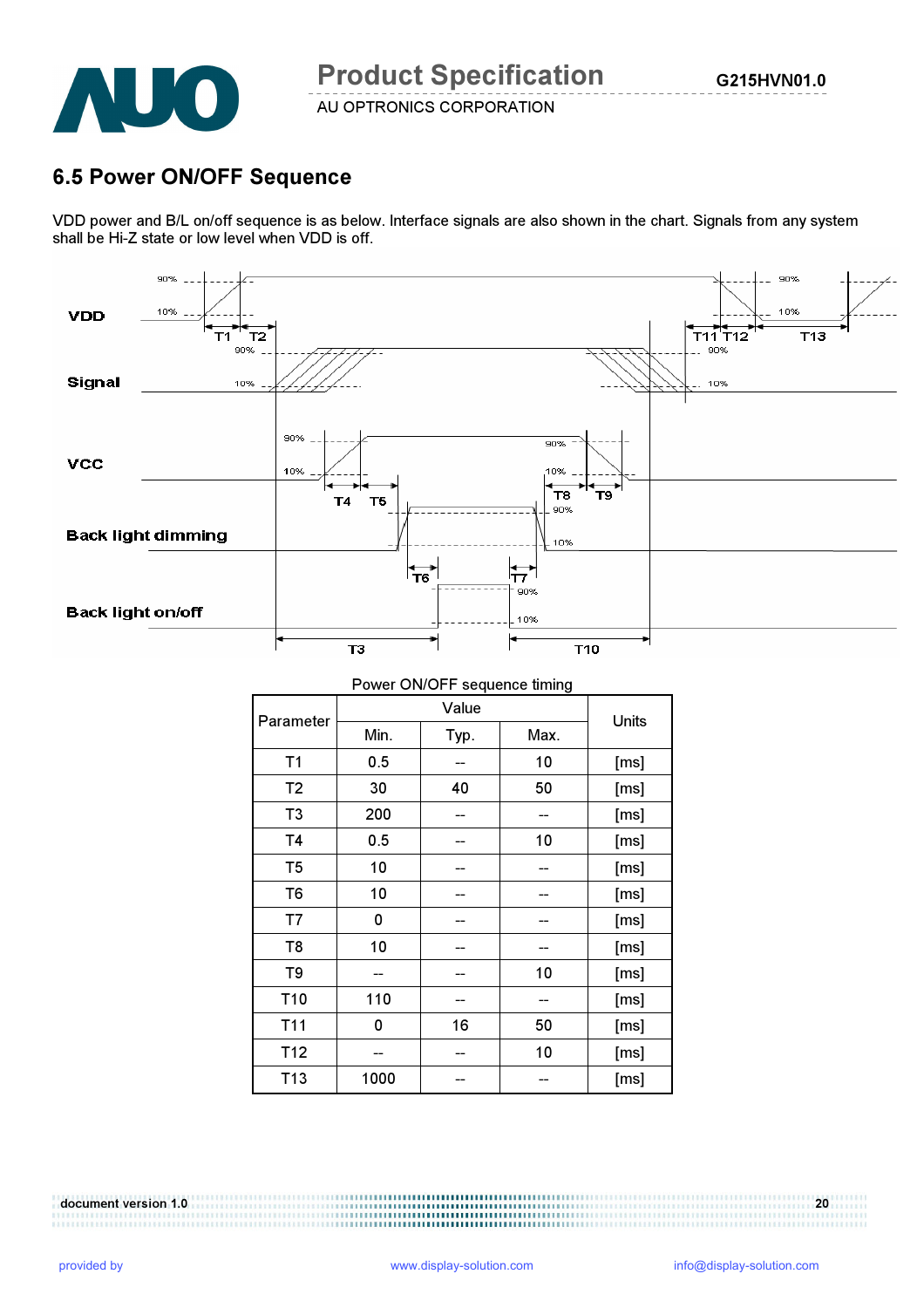

# 7. Connector & Pin Assignment

Physical interface is described as for the connector on module. These connectors are capable of accommodating the following signals and will be following components.

# 7.1 TFT LCD Module: LVDS Connector

| <b>Connector Name / Designation</b> | Interface Connector / Interface card |
|-------------------------------------|--------------------------------------|
| Manufacturer                        | JAE or compatible                    |
| <b>Type Part Number</b>             | JAE (FI-XB30SRL-HF11) or equivalent. |
| <b>Mating Housing Part Number</b>   | FI-X30HL (JAE) or compatible         |

| Pin#           | <b>Signal Name</b> | Pin#            | <b>Signal Name</b> |
|----------------|--------------------|-----------------|--------------------|
| 1              | RxOIN0-            | $\overline{2}$  | RxOIN0+            |
| 3              | RxOIN1-            | 4               | RxOIN1+            |
| 5              | RxOIN2-            | 6               | RxOIN2+            |
| $\overline{7}$ | <b>GND</b>         | 8               | RxOCLKIN-          |
| 9              | RxOCLKIN+          | 10 <sub>1</sub> | RxOIN3-            |
| 11             | RxOIN3+            | 12              | RxEIN0-            |
| 13             | RxEIN0+            | 14              | <b>GND</b>         |
| 15             | RxEIN1-            | 16              | $RxEIN1+$          |
| 17             | <b>GND</b>         | 18              | RxEIN2-            |
| 19             | RxEIN2+            | 20              | <b>RxECLKIN-</b>   |
| 21             | RxECLKIN+          | 22              | RxEIN3-            |
| 23             | RxEIN3+            | 24              | <b>GND</b>         |
| 25             | <b>NC</b>          | 26              | <b>NC</b>          |
| 27             | <b>NC</b>          | 28              | <b>VDD</b>         |
| 29             | <b>VDD</b>         | 30              | <b>VDD</b>         |

document version 1.0 21

,,,,,,,,,,,,,,,,,,,,,,,,,,,,,, ...............................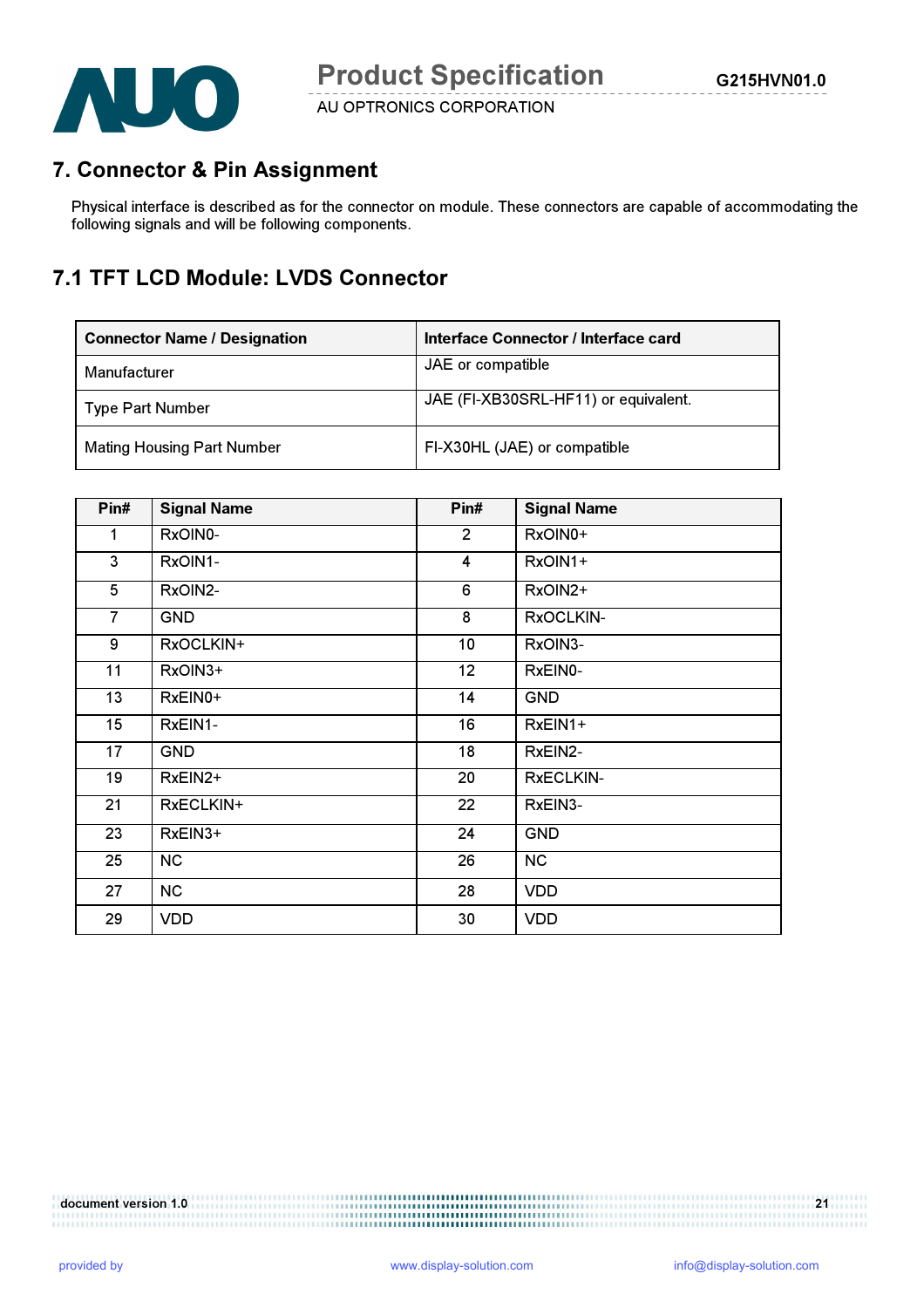

# 7.2 Backlight Unit: LED Connector

| <b>Connector Name / Designation</b> | <b>LED Connector</b>    |
|-------------------------------------|-------------------------|
| Manufacturer                        | Sin Sheng or compatible |
| <b>Connector Model Number</b>       | MS24049HJ               |
| <b>Mating Model Number</b>          | P24049 or compatible    |

| PIN#           | <b>SIGNAL NAME</b> | <b>DESCRIPTION</b>       |
|----------------|--------------------|--------------------------|
|                | <b>GND</b>         | Ground                   |
| $\overline{2}$ | <b>GND</b>         | Ground                   |
| 3              | <b>GND</b>         | Ground                   |
| 4              | BL DIM P           | Back light dimming, 3.3V |
| 5              | BL EN              | Back light enable, 5V    |
| 6              | ---                | NC.                      |
| 7              | V12                | Input voltage, 12V       |
| 8              | V12                | Input voltage, 12V       |
| 9              | V12                | Input voltage, 12V       |



..............................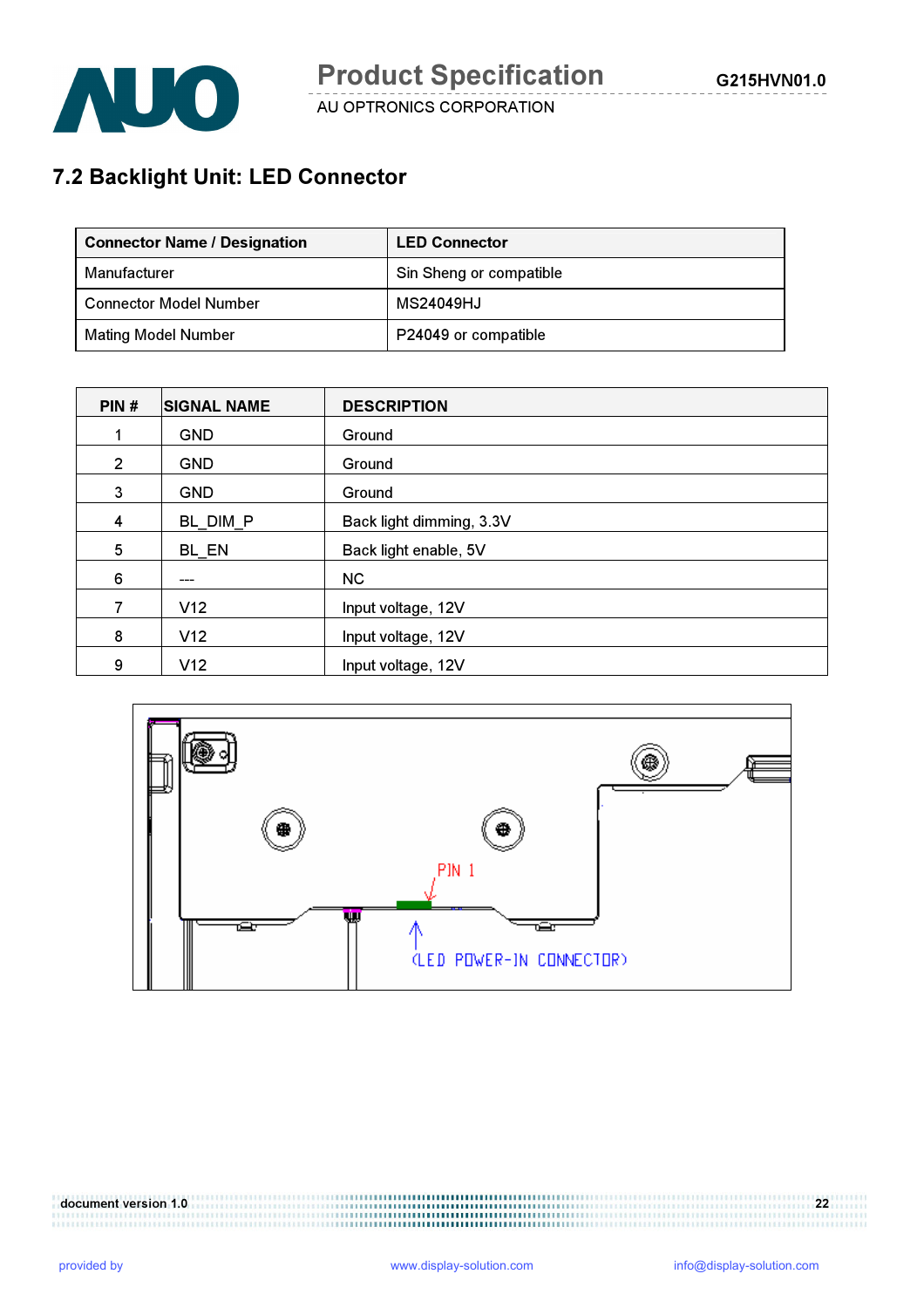

# 8. Reliability Test

Environment test conditions are listed as following table.

| <b>Items</b>                             | <b>Required Condition</b>                                                                                                      | <b>Note</b>      |  |
|------------------------------------------|--------------------------------------------------------------------------------------------------------------------------------|------------------|--|
| <b>Temperature Humidity Bias (THB)</b>   | Ta= 50℃, 80%RH, 300hours                                                                                                       |                  |  |
| High Temperature Operation (HTO)         | Ta= $60^{\circ}$ C, 300 hours                                                                                                  |                  |  |
| Low Temperature Operation (LTO)          | Ta= $0^\circ\text{C}$ , 300 hours                                                                                              |                  |  |
| High Temperature Storage (HTS)           | Ta= $60^{\circ}$ C, 300 hours                                                                                                  |                  |  |
| Low Temperature Storage (LTS)            | Ta= $-20^{\circ}$ C, 300 hours                                                                                                 |                  |  |
| <b>Vibration Test</b><br>(Non-operation) | Acceleration: 1.5 Grms<br>Wave: Random<br>Frequency: 10 - 200 Hz<br>Duration: 30 Minutes each Axis (X, Y, Z)                   |                  |  |
| <b>Shock Test</b><br>(Non-operation)     | Acceleration: 50 G<br>Wave: Half-sine<br>Active Time: 20 ms<br>Direction: $\pm X$ , $\pm Y$ , $\pm Z$ (one time for each Axis) |                  |  |
| <b>Drop Test</b>                         | Height: 46 cm, package test                                                                                                    |                  |  |
| Thermal Shock Test (TST)                 | $-20^{\circ}$ /30min, 60 $^{\circ}$ /30min, 100 cycles                                                                         | $\mathbf{1}$     |  |
| On/Off Test                              | On/10sec, Off/10sec, 30,000 cycles                                                                                             |                  |  |
|                                          | Contact Discharge: $\pm$ 8KV, 150pF(330 $\Omega$ ) 1sec,<br>15 points, 25 times/ point.                                        | $\boldsymbol{2}$ |  |
| <b>ESD (Electro Static Discharge)</b>    | Air Discharge: $\pm$ 15KV, 150pF(330 $\Omega$ ) 1sec<br>15 points, 25 times/ point.                                            |                  |  |
| <b>Altitude Test</b>                     | Operation:10,000 ft<br>Non-Operation:30,000 ft                                                                                 |                  |  |

Note 1: The TFT-LCD module will not sustain damage after being subjected to 100 cycles of rapid temperature change. A cycle of rapid temperature change consists of varying the temperature from -20℃ to 60℃, and back again. Power is not applied during the test. After temperature cycling, the unit is placed in normal room ambient for at least 4 hours before power on.

Note2: According to EN61000-4-2, ESD class B: Some performance degradation allowed. No data lost Self-recoverable. No hardware failures.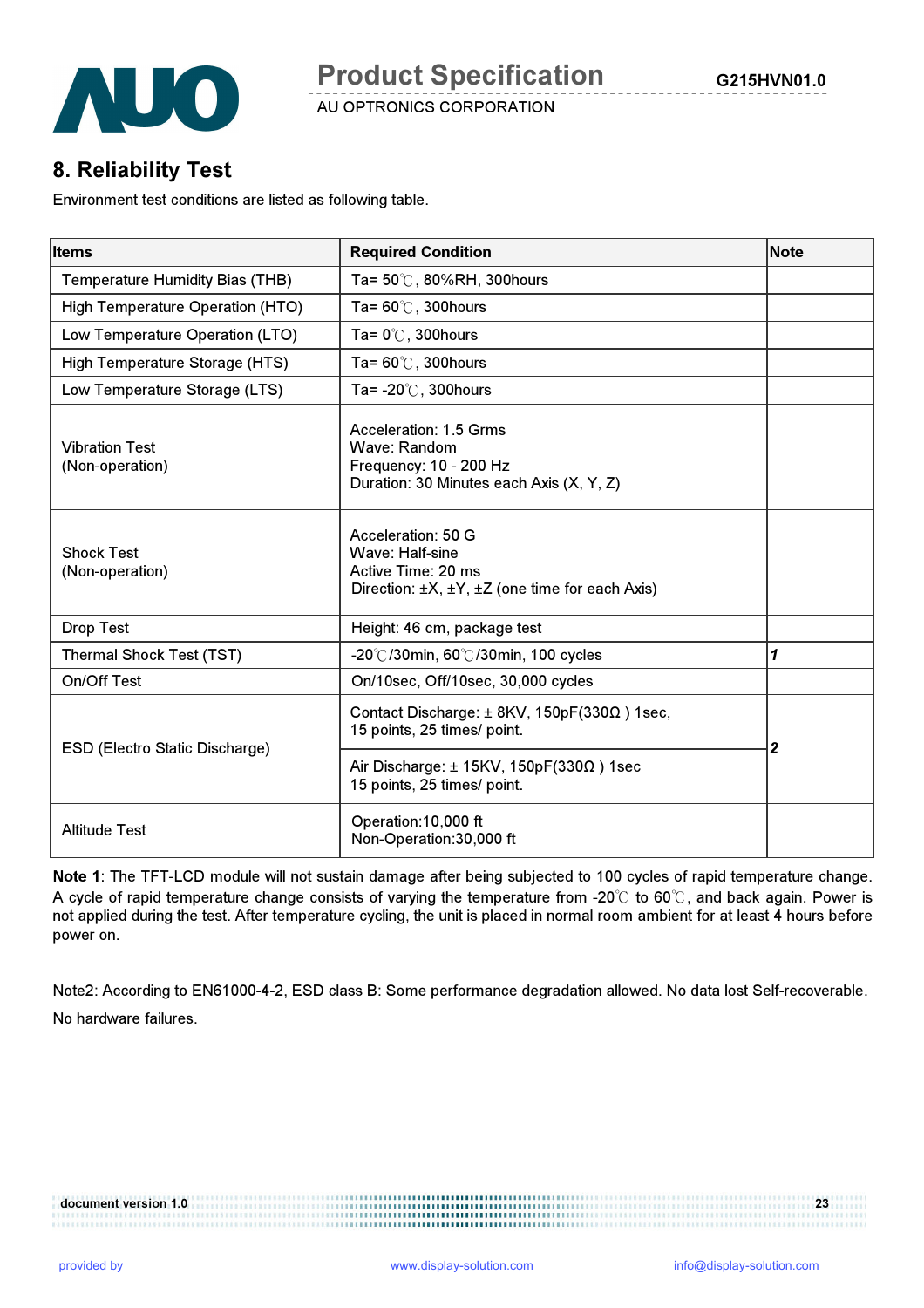

# 9. Mechanical Characteristics

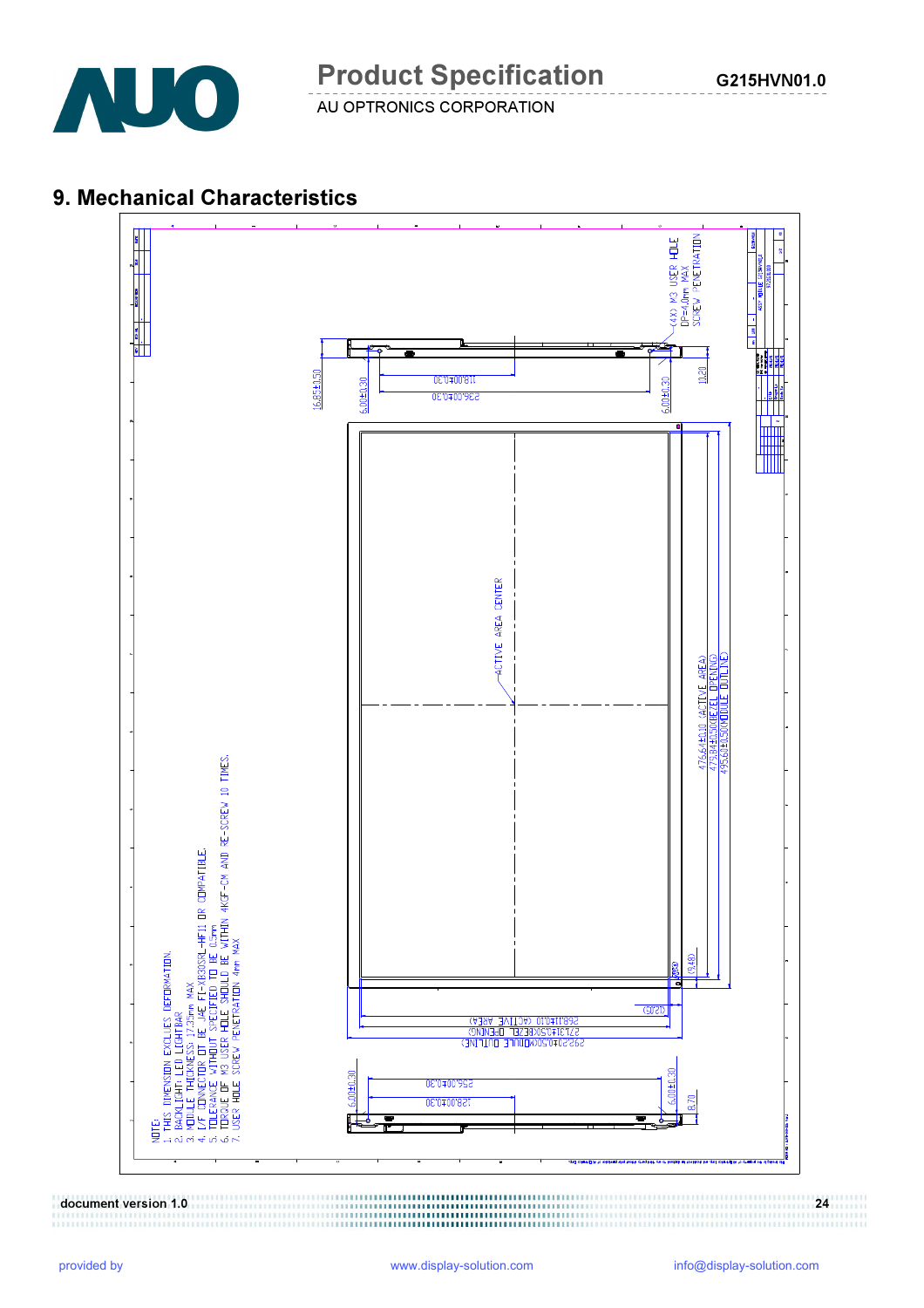

# Product Specification

AU OPTRONICS CORPORATION

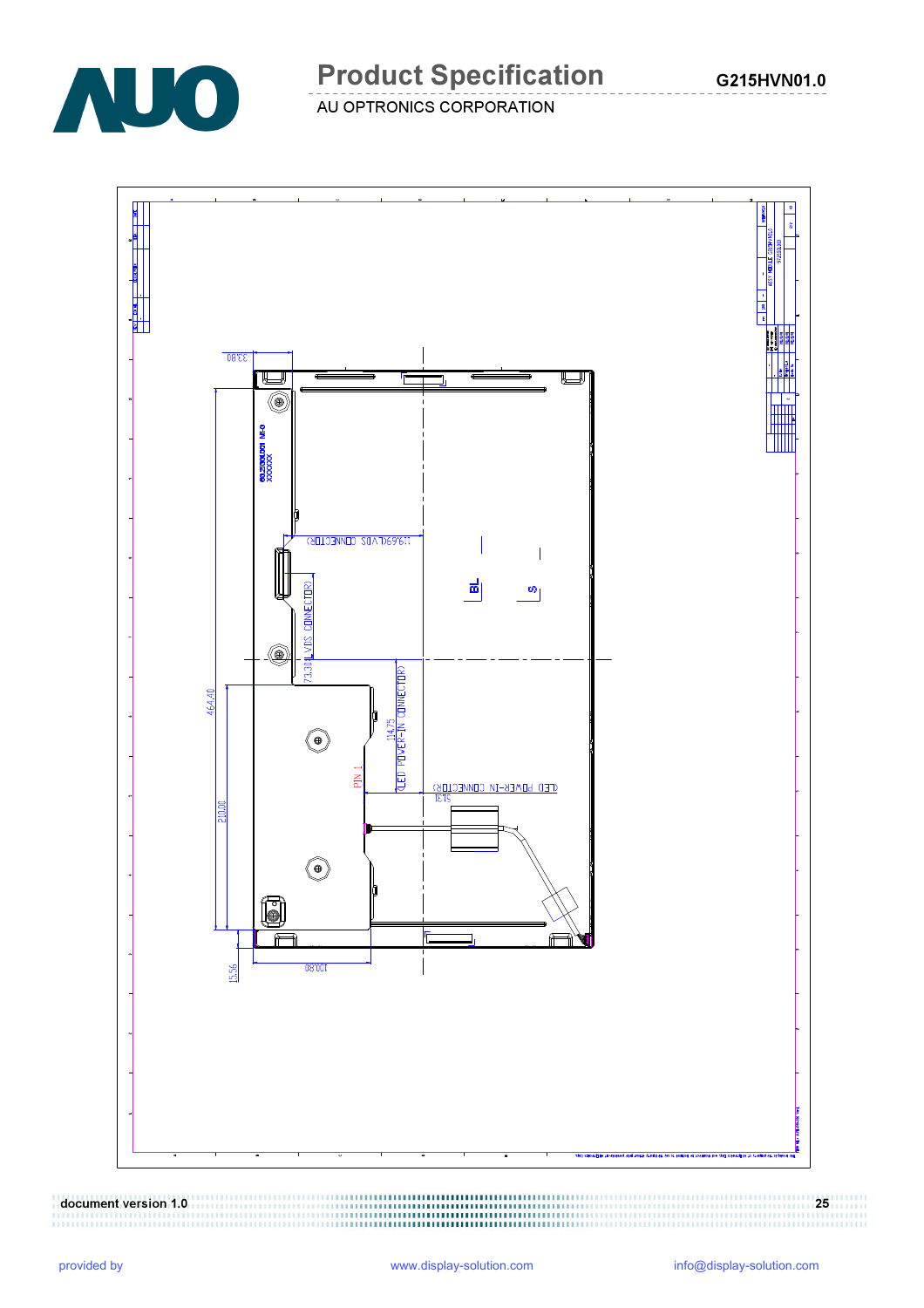

# 10. Label and Packaging

## 10.1 Shipping Label (on the rear side of TFT-LCD display)



## 10.2 Carton Package

Max capacity: 21.5" TFT-LCD module per carton ( 9 pcs \* 1 layers)

Max weight: 20.3 kg per carton

Outside dimension of carton: 564 mm x 273mmx 373 mm